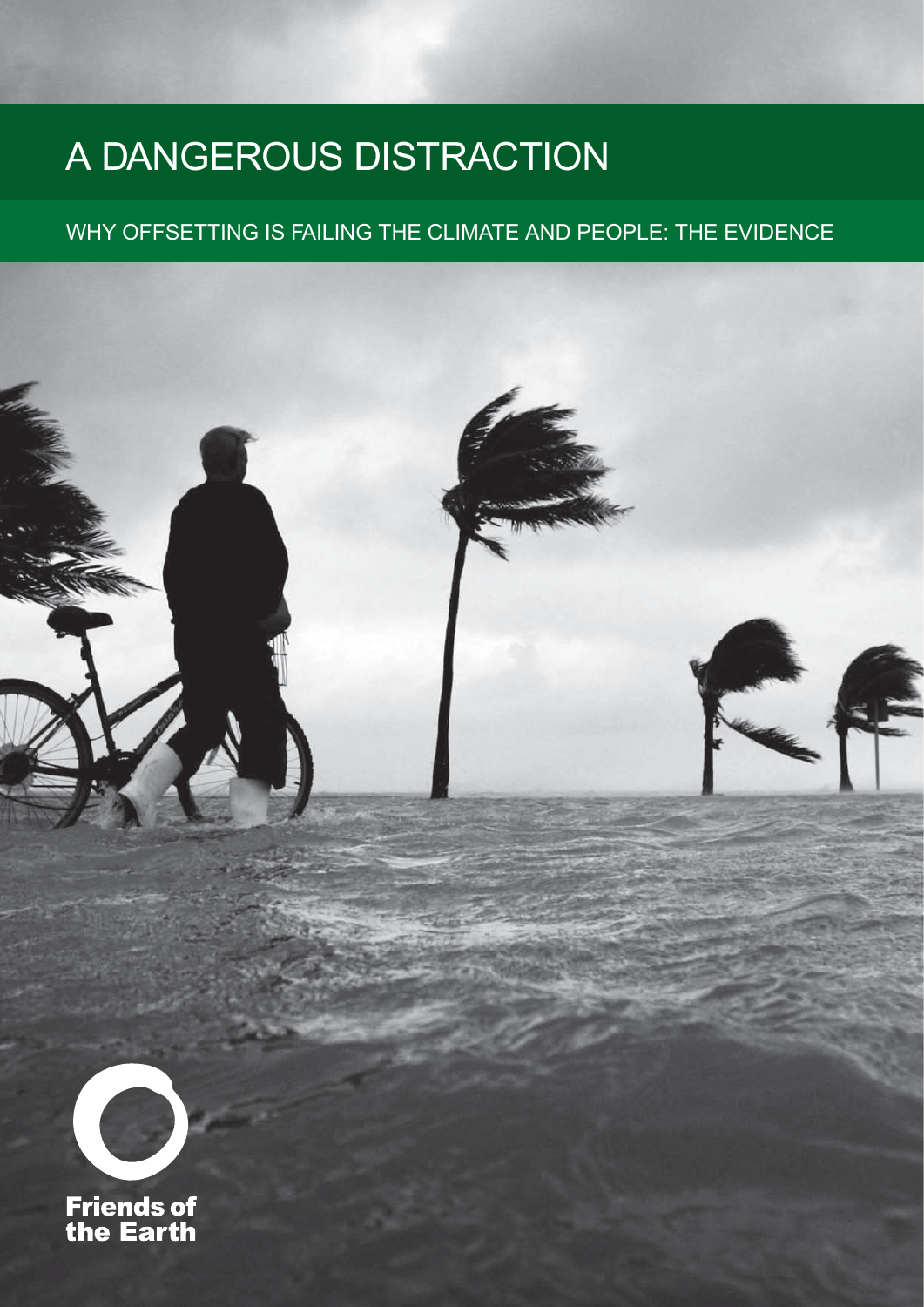## **FOREWORD**

Negotiations to prevent dangerous climate change are moving painfully slowly, despite the science demanding urgent carbon cuts. Developed countries are reluctant to set themselves reduction targets consistent with what the science demands and provide necessary financial flows to developing countries. To compound this failure, they are also seeking to continue and extend the use of offsetting.

This report provides the evidence to show that offsetting does not work and will not work. Offsetting does not lead to promised additional emissions cuts in developing countries; it delays essential structural change in developed-country economies; and it institutionalises the idea of cuts in either the north or the south, when science demands reductions in both.

As importantly, the report reveals the inequalities of the offset approach – an approach that allows people in rich countries to carry on polluting while requiring unfair reductions in developing countries.

#### **"Negotiators must recognise that offsetting does not WORK, WILL NOT WORK AND that it must be scrapped."**

 Offsetting is now a dangerous distraction. Negotiators must recognise that it does not work, will not work and that it must be scrapped. Instead the world needs developed countries to cut their own emissions first and fast and pay up for adaptation and mitigation in developing countries. This course of action is not a threat to the well-being of people in developed countries; it is a vital step towards new jobs, new industries, a healthier global economy and a safer and more just world.

Andy Atkins Executive director Friends of the Earth England, Wales and Northern Ireland

#### **About this report**

This report has been prepared for Friends of the Earth England, Wales and Northern Ireland's work on international climate justice. The report is for decision makers, media and campaigners thinking through robust, workable and fair solutions to climate change ahead of the UN talks in Copenhagen in December 2009.

 There is a growing and credible body of evidence and opinion that offsetting is not working; that it is undermining efforts to prevent dangerous climate change and supporting sustainable development; that it is profoundly unjust, and that it cannot successfully be reformed.

 This report draws together some of the key evidence to ensure this view is fully reflected in public debate and international talks. It focuses on the UK as an example, but the lessons are applicable to all developed countries.

#### **Authors**

Simon Bullock Mike Childs Tom Picken

#### **Editorial team**

Editor: Adam Bradbury Design: Luke Henrion

Cover image: Corbis

#### **Acknowledgements**

Many thanks to everyone who gave help and advice in the writing of this report, in particular:

Larry Lohmann, Cornerhouse www.thecornerhouse.org.uk Payal Parekh, International Rivers www.internationalrivers.org Tim Jones, World Development Movement www.wdm.org.uk

Helen Bird, Will Bugler, Richard Dyer, Owen Espley, Tim Jenkins, Ben Newsome, Mary Taylor, Anna Watson, Helen Wolfson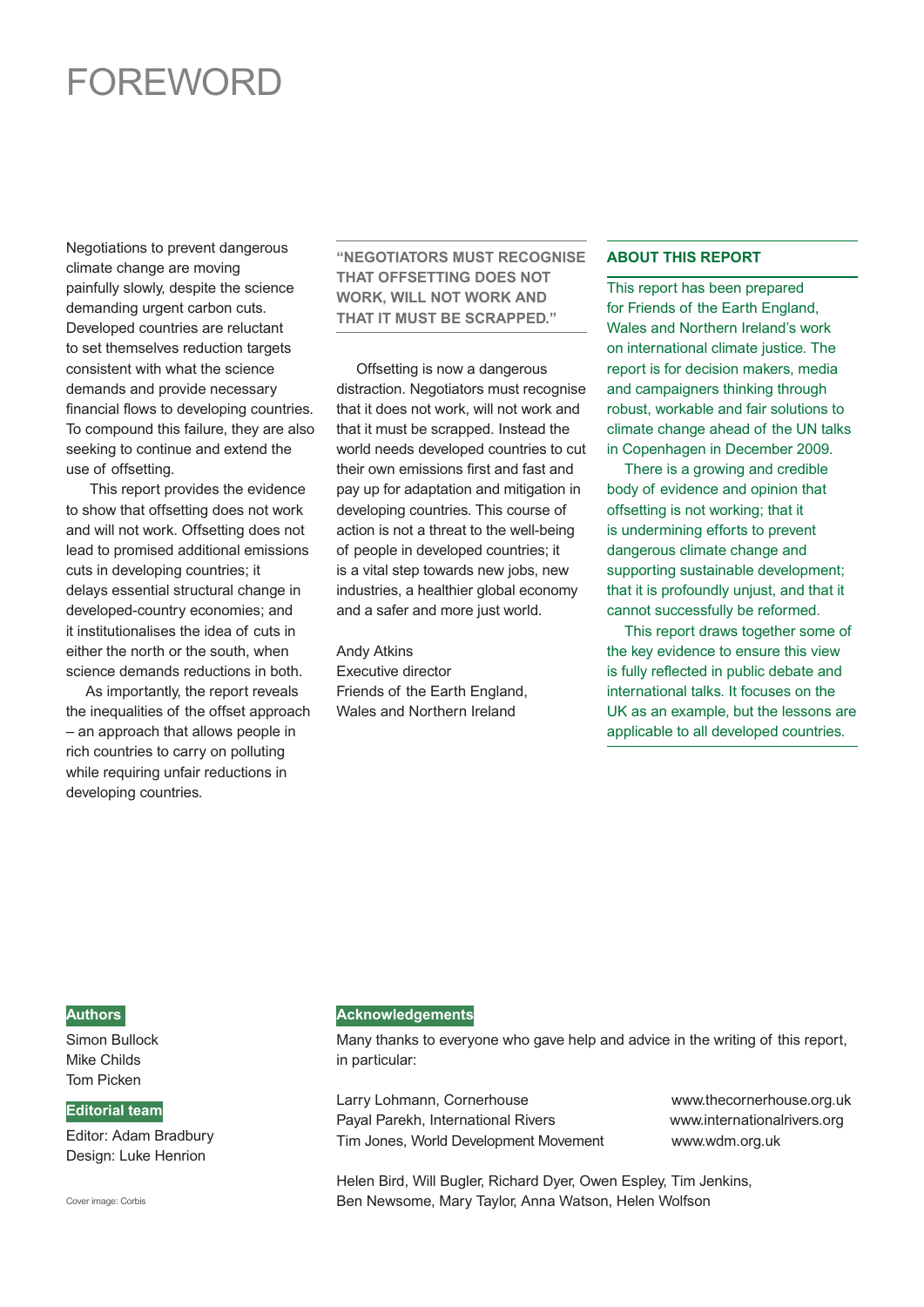## **CONTENTS**

| <b>EXECUTIVE SUMMARY</b>                                                                                              | 4              |
|-----------------------------------------------------------------------------------------------------------------------|----------------|
| 1. CLIMATE CHANGE: THE SCALE OF THE CHALLENGE                                                                         | 6              |
| 2. THE POLITICAL CONTEXT: WHY DECISIONS ON OFFSETTING ARE IMPORTANT                                                   | $\overline{7}$ |
| 3. OFFSETTING: WHAT IS IT AND HOW SIGNIFICANT IS IT?                                                                  | 9              |
| <b>4. WHY OFFSETTING DOESN'T WORK</b>                                                                                 | 13             |
| 4.1. LESS CARBON IS CUT: REDUCTIONS IN ONE PLACE, NOT BOTH                                                            | 13             |
| 4.2<br>MANY PROJECTS IN DEVELOPING COUNTRIES WOULD HAVE HAPPENED ANYWAY                                               | 13             |
| 4.3. NO GUARANTEES OF EMISSIONS CUTS                                                                                  | 16             |
| 4.4. OFFSETTING DELAYS NECESSARY INFRASTRUCTURE CHANGES IN DEVELOPED COUNTRIES                                        | 18             |
| 4.5. OFFSETTING UNDERMINES LOW-CARBON DEVELOPMENT IN DEVELOPING COUNTRIES                                             | 20             |
| <b>5. OFFSETTING AND INJUSTICE</b>                                                                                    | 24             |
| 6. SUMMARY: WHY OFFSETTING CANNOT BE REFORMED, WHY IT SHOULD NOT BE<br><b>EXPANDED, AND WHY IT SHOULD BE SCRAPPED</b> | 26             |
| <b>7. RECOMMENDATIONS</b>                                                                                             | 28             |
| 7.1 FINANCIAL TRANSFERS TO DEVELOPING COUNTRIES                                                                       | 28             |
| <b>REFERENCES</b>                                                                                                     | 30             |
| <b>FURTHER READING</b>                                                                                                | 31             |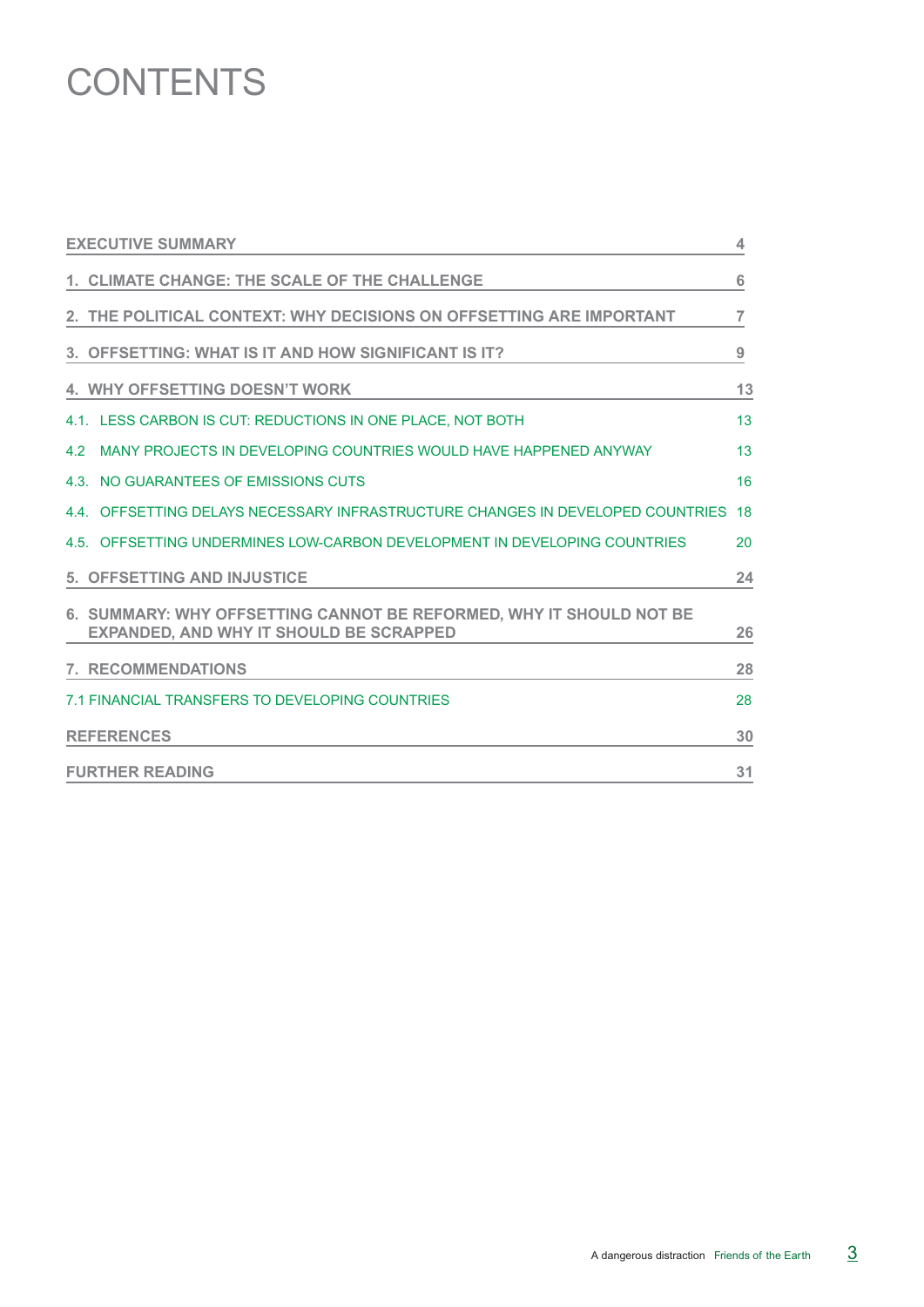## Executive summary

Tackling climate change urgently requires major cuts in global greenhouse gas emissions. At Kyoto in 1997, as a step towards this goal, developed countries agreed targets to cut their emissions. Embattled negotiators introduced offsetting to offer some flexibility in the way these targets could be met.

The theory was that offsetting would allow developed countries to meet part of their targets by paying developing countries to deliver greenhouse gas reduction projects.

 Since then offsetting has grown quickly, in particular in the form of the Clean Development Mechanism (CDM). Despite many well-publicised problems**<sup>1</sup>** , CDM offsets are now predicted to deliver more than half of the European Union's planned carbon reductions to 2020.

Offsetting in general is poised for further expansion, potentially bringing onstream many more offset credits:

- into forests, through proposed offset-based REDD mechanisms (Reduced Emissions from Degradation and Deforestation).
- into sectors that the CDM does not currently cover, such as nuclear power.
- under new sectoral frameworks.

Offsetting has gone from being a minor, experimental idea to an approach which, although it has major negative impacts on countries' climatechange strategies, is set to expand further. Countries are clamouring for even more offsetting opportunities as the world prepares for crucial climate talks in Copenhagen at the end of 2009.

In practice offsetting is having a disastrous impact on the prospects for averting catastrophic climate change. It is vital that the inherent and systemic flaws in the approach are recognised ahead of negotiations. These problems cannot be dealt with by simply reforming CDM; instead completely new approaches are needed that are effective and just.

#### **The five central arguments against offsetting are that it:**

- 1 counts action in developing countries as part of the cuts promised in developed countries, although the science is clear that action is needed in both developed and developing countries.
- 2 cannot guarantee the same cuts as would have happened without offsetting.
- 3 is causing major delays to urgently needed economic transformations in developed countries.
- 4 does not ensure positive sustainable development in, or appropriate financial transfers to, developing countries.
- 5 is profoundly unjust, fundamentally flawed and cannot be reformed.

For these reasons offsetting must not be expanded at Copenhagen. New proposed offsetting schemes must be dropped from negotiations, and existing offsetting mechanisms need to be scrapped.

This report analyses offsetting, using mainly the example of the largest scheme, the Clean Development Mechanism (CDM). However, this analysis is largely applicable to the other types of offsetting as well.

#### **Offsetting is not reformable**

Offsets are a swap of an emissions cut in developed countries for a cut in developing countries. But action in both is needed. Failure to cut in developed countries also results in delays in essential infrastructure changes necessary for deeper cuts in the future. Offsetting results in fewer emissions cuts. No amount of reform can alter this.

 The problems of proving "additionality" – that the developing country project would not have happened without CDM – are inherent. The US Government Accountability Office says it is impossible to know with certainty whether a project is additional.

 The problems of proving the offset project generates the same level of carbon cuts are inherent. Offsetting credits are created against hypothetical baselines – they are not and cannot be guarantees of the same level of cuts.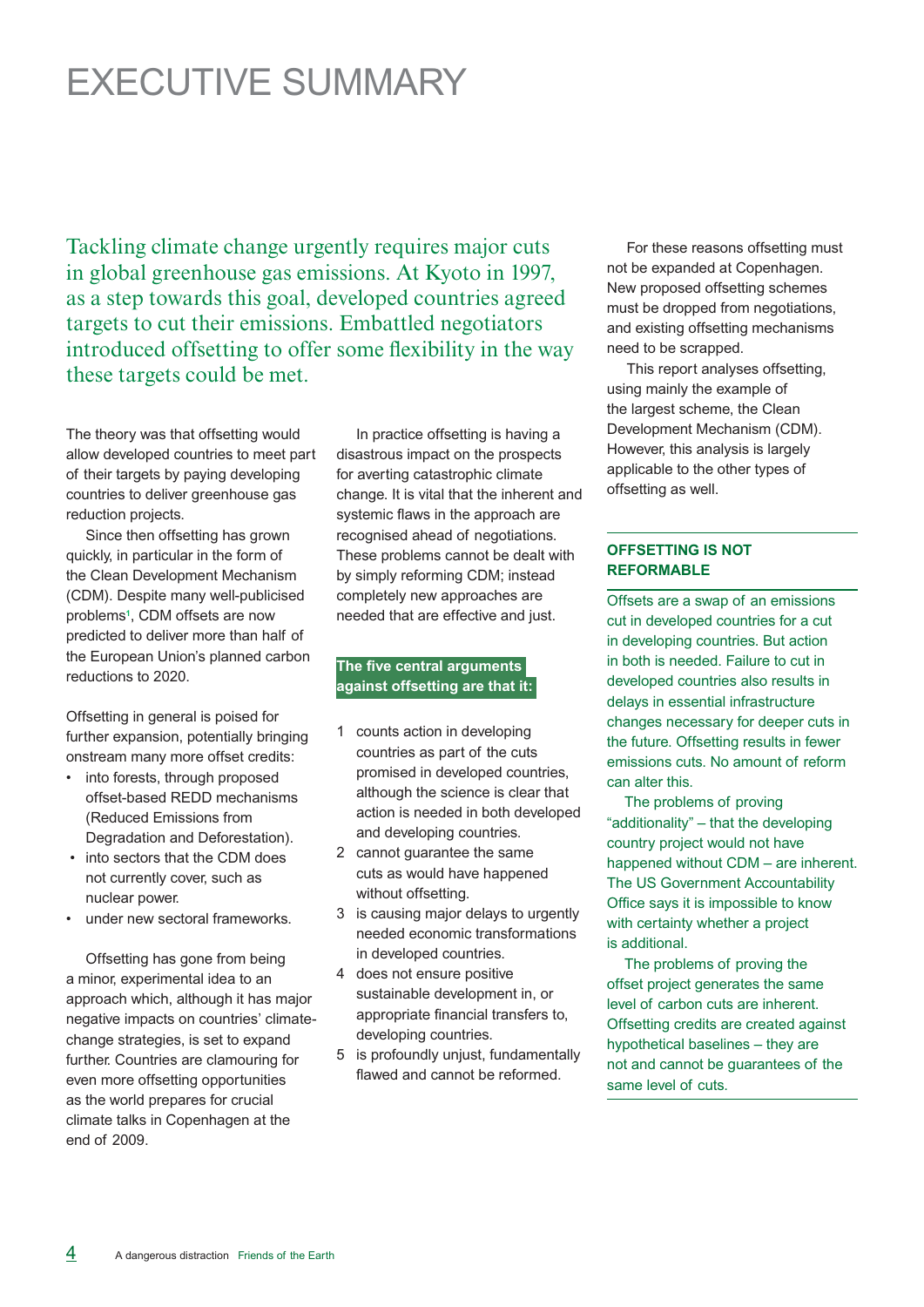#### **The report finds that:**

#### **1. Offsetting delivers lower greenhouse gas cuts than the science says are needed to avert catastrophic climate change.**

The IPCC says that developed countries need to make major greenhouse gas cuts and **in addition** that developing countries need to make cuts on so-called business-asusual baselines (emissions levels). But offsetting means that action in developing countries can be counted as part of the action needed in developed countries. Offsetting therefore institutionalises the idea of making cuts in one or the other, when the science and the IPCC are clear that action in both is needed. It is incompatible with the IPCC's recommendation, and leads to less emissions cuts. The climate loses.

#### **2. Offsetting cannot guarantee the same level of carbon cuts in the developing country as would have been made in the developed country.**

- i. It is almost impossible to prove that most offsetting projects would not have happened without the offset finance – ie that they are "additional". The US Government Accountability Office's (GAO) 2008 review of offsets said "it is impossible to know with certainty whether any given project is additional". Without this guarantee the net effect is that greenhouse gas emissions are increasing – because the CDM credit allows the developed country to continue polluting. The climate loses.
- ii. Even if a project were additional, it is often impossible to calculate accurately how much carbon a project is saving. This is because

credits are calculated by judging action against hypothetical futures – things that haven't happened.

### **3. Offsetting delays necessary infrastructure changes in developed**

**countries.** It weakens incentives to implement strong climate policies or prevent high-carbon investments. A switch to a low-carbon model in developed countries in time to prevent catastrophic climate change requires that they make major investments now and over the next 10 years. Yet offsetting means that, for example, EU countries can delay taking strong action until at least 2020. Locking in their high-carbon infrastructure will have severe consequences for the global climate and developedcountry economies.

#### **4. Offsetting is not delivering for developing countries.**

- i. In many cases offsetting is not helping developing countries take a low-carbon path. In fact a large proportion of CDM revenues are subsidising carbon-intensive industries, or projects building fossil-fuel power stations.
- ii. CDM can create financial incentives for developing countries not to implement strong climate policies. This is because only projects that are not required by regulation are supposed to qualify as CDM projects.
- iii. The financial flows involved are far lower than those required to adequately or effectively support low-carbon development. Developing countries must be given far greater support – not least because of the colossal historic debt owed to them by developed countries, which have overwhelmingly caused the climate

change crisis. Offsetting, however, is not the tool for this job.

iv There are severe equity impacts for developing countries if developed countries offset even part of their targets. Offsetting deepens inequality in per capita carbon consumption between developed and developing countries.

In summary, CDM and other types of offsetting are flawed and highly problematic tools for tackling climate change. They are a dangerous distraction from the urgent business of decarbonising the world's economies. They are not open to reform (see box opposite), and should be scrapped.

#### **Governments should:**

- 1. Agree that developed countries must reduce their own emissions by at least 40 per cent by 2020, excluding offsetting.
- 2. Reject all forms of offsetting: proposals for new and expanded offsetting schemes must be dropped, and existing offsetting mechanisms need to be scrapped.
- 3. Reject plans to introduce REDD offsets, and instead negotiate effective and fair mechanisms to protect the Earth's forests that do not involve offsetting.
- 4. Negotiate a new financial mechanism under the authority of the UN Framework Convention on Climate Change (UNFCCC) to ensure adequate financial flows to developing countries to support their transition to a low-carbon future.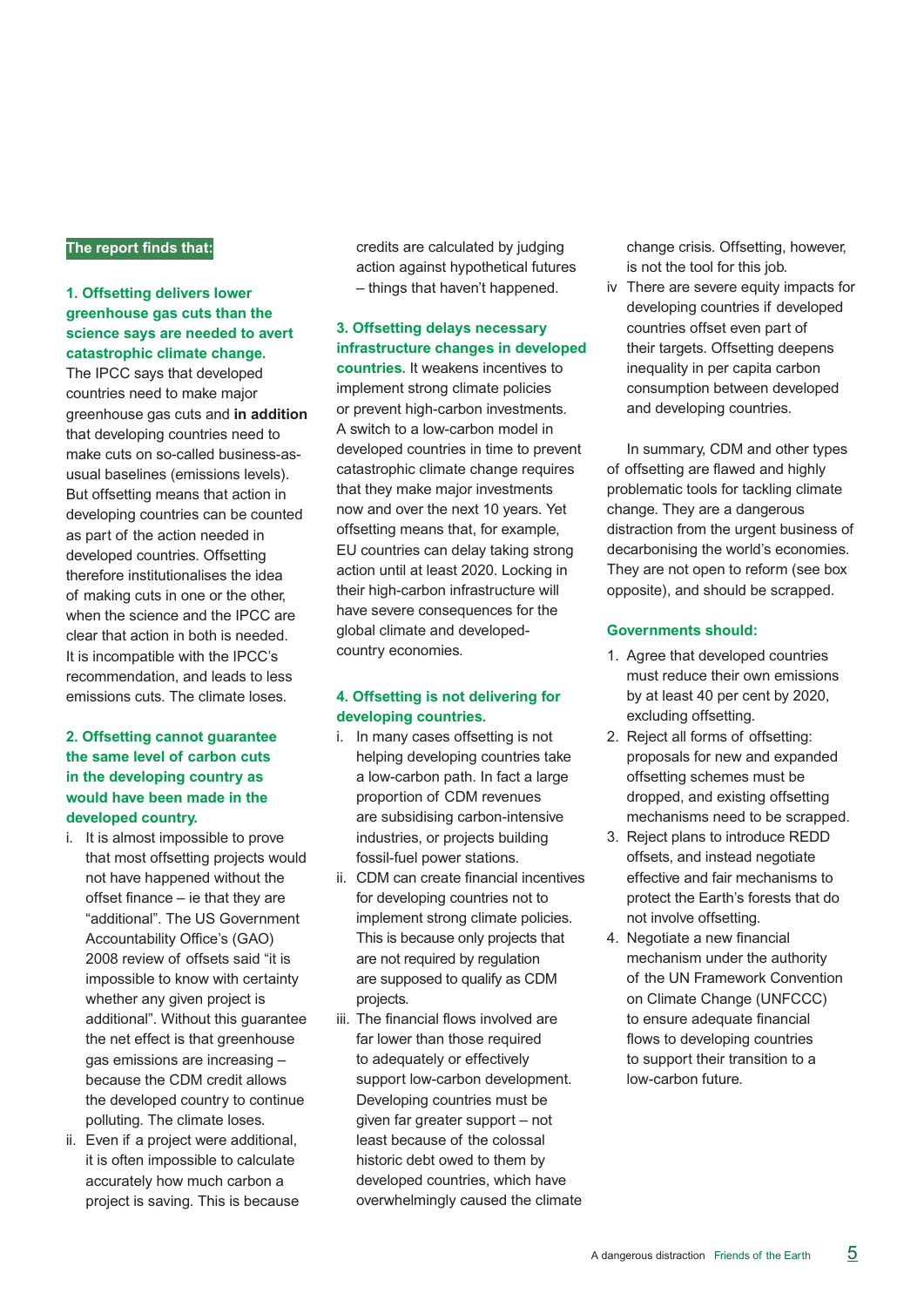### 1 Climate change: the scale of the challenge

The need to reduce greenhouse gas (GHG) emissions is desperately urgent. Scientists tell us we are hovering at the edge of dangerous climate change tipping points. Despite the UN Framework Convention on Climate Change (UNFCCC) — signed as long ago as 1992 – global emissions of GHGs have continued to increase, and have even accelerated since 2000.**<sup>2</sup>**

All signatories to the UNFCCC (including the United States) have committed to the overall objective of the Convention as stated in article 2 – to prevent dangerous climate change. It is accepted that an average global temperature rise of more than 2 degrees compared to pre-industrial times would cause dangerous and

**"Climate change is potentially the greatest challenge to global stability and security, and therefore to national security."** 

even catastrophic impacts. Exceeding 2 degrees will create water scarcity for billions of people, put billions at risk of hunger, make hundreds of millions homeless because of flooding and threaten the very existence of low-lying island nation states through sea-level rise.

Mitigating the effects of climate change is also increasingly recognised as a security imperative. The UK National Security Strategy states: "Climate change is potentially the greatest challenge to global stability and security, and therefore to national security."**<sup>3</sup>**

Recent research on climate tipping points, which identifies the temperature rises after which for example the Greenland ice sheet melt is likely to become irreversible, suggests the 2 degrees target is prudent.**<sup>4</sup>** Maximising the chance of keeping well below 2 degrees is a moral imperative for all humanity.

A synthesis of climate models published in 2006 suggests that a concentration of 450 parts per million by volume (ppmv) of carbon dioxide equivalent (CO<sub>2</sub>e) gives a 50 per cent chance of not exceeding 2 degrees. This should be regarded as an absolute maximum concentration: a 50 per cent chance is not good odds when the climate is at stake.

Research by the UK's Tyndall Centre for Climate Change Research has suggested that to achieve this requires global  $CO<sub>2</sub>e$  emissions to peak in 2015 and fall by 4 per cent a year thereafter. The emissions cuts this trajectory involves should be seen as the minimum required.

The Tyndall research indicates the scale of overall reduction required: which countries will make what proportion of these cuts will be decided in negotiations.

Recent papers from the Intergovernmental Panel on Climate Change (IPCC) authors suggest that even 450 ppmv CO<sub>2</sub>e will require a 25-40 per cent reduction in emissions from developed (Annex I) countries by 2020 and a 15-30 per cent reduction below baseline for developing (non-Annex I) countries by 2020.**<sup>5</sup>** The ranges summarised by the IPCC are "assumed to be achieved domestically by both groups of countries".

This allocation of responsibility is itself deeply unjust to developing countries, given historic contributions to cumulative greenhouse gas emissions.

Developing countries have called for greater ambition from developed countries in Copenhagen. The G77 and China say "much deeper reduction commitments are required and [...] must reflect their historical responsibility as well as evolving scientific evidence".**<sup>6</sup>** Least developed countries (LDCs) call on developed countries to accept targets of "at least 40 per ent by 2020"**<sup>7</sup>** and the Alliance of Small Island States (AOSIS) calls for reductions of "more than 40 per cent".**<sup>8</sup>**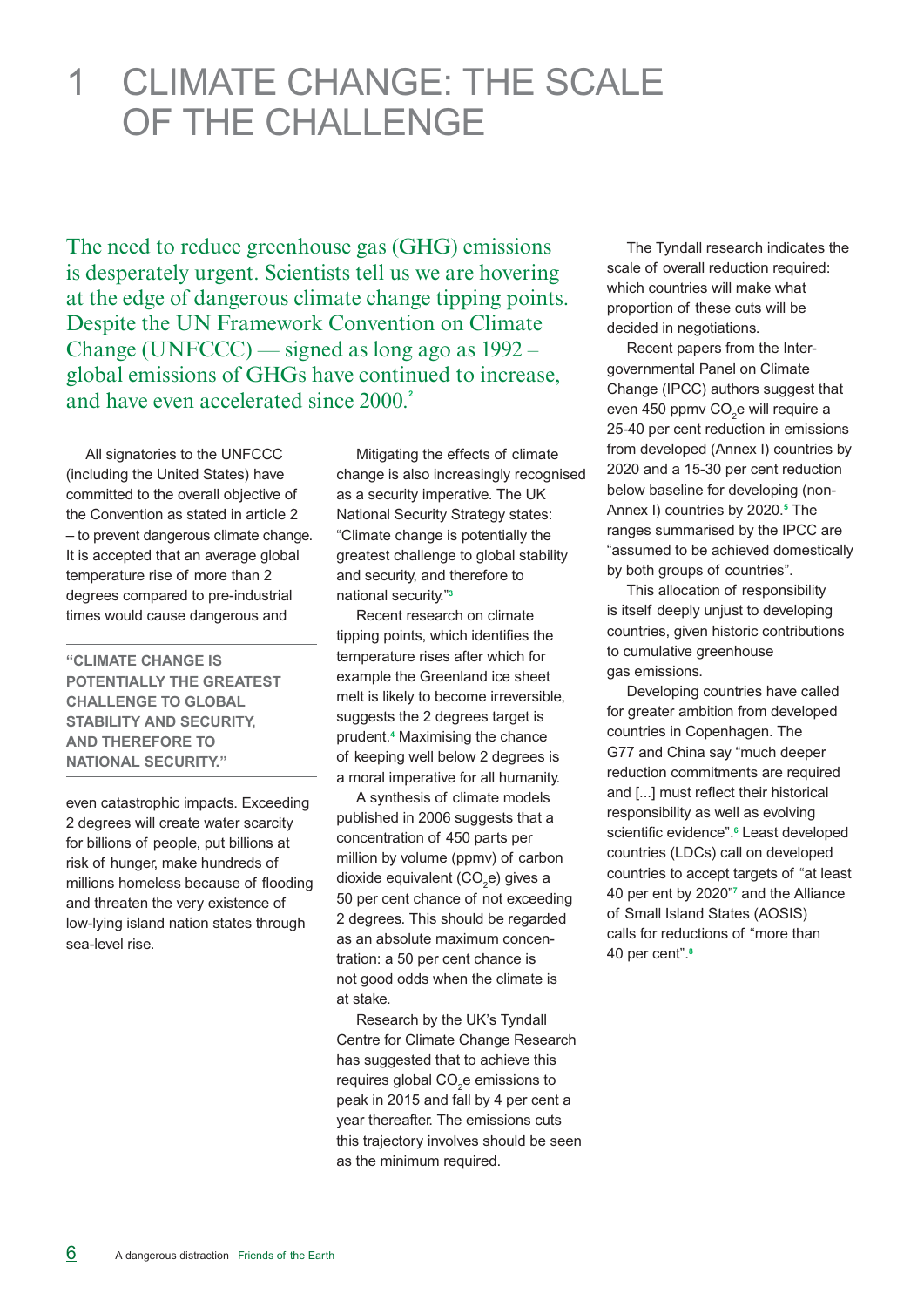## 2 political context: Why decisions on offsetting are important

Developed countries (those listed in Annex I of the UNFCCC) agreed targets to cut their carbon emissions up until 2012 as part of the Kyoto Protocol's first commitment period. There is a legal requirement for developed countries to set further targets for subsequent commitment periods after 2012. The Protocol allows developed countries to use offsetting as a way to meet those targets. The CDM runs to 2012 in its current form, and is set to continue beyond that date with amendments subject to further negotiations. The UNFCCC is deliberating proposed changes to the CDM and considering new offsetting schemes in the run-up to the Copenhagen climate talks in December 2009.<sup>9</sup>

The talks in Copenhagen are a crucial opportunity to forge a stronger global agreement to prevent catastrophic climate change.

It is widely acknowledged that there are many failings with the CDM (see sections 4 and 5): some concerns come from the problems in ensuring additionality or proving carbon reductions; some concerns stem from the fact that poorer developing countries are effectively excluded from any financial transfer through the CDM; and some concerns are about the lack of sustainable development benefits and the harm that some projects cause to local communities.

The focus of the CDM reform discussions, however, is to reduce regulation of the CDM and increase the supply of credits. Other proposals aim to create entirely new offsetting schemes. Consequently, the thrust of negotiations is creating space for even less real action on climate at a time when there must be more.

**"Negotiators are clearly indicating that they want to see more of the CDM, not less. Parties to the Kyoto Protocol only recently agreed that the mechanism would continue beyond 2012." Yvo de Boer, Executive SECRETARY, UNFCCC, APRIL 2009<sup>10</sup>** 

#### **The main offsetting proposals on the negotiating table involve:**

- moving away from project-based CDM to larger sectoral approaches.
- lifting bans on types of projects that can be included, such as nuclear power.
- extending offsetting to forest carbon trading through REDD mechanisms.

The effect of such an increase in the supply of offset credits would be to further weaken the economic incentive to make real domestic emissions reductions in developed countries and transfer the responsibility of reducing emissions to developing countries, albeit with some financial recompense.

Offsetting has become one of the central parameters that inform developed countries in defining their ambition, with the expectation of avoiding much of the carbon-reduction effort. This abuse of the UNFCCC mechanisms threatens to make a mockery of science-based target setting.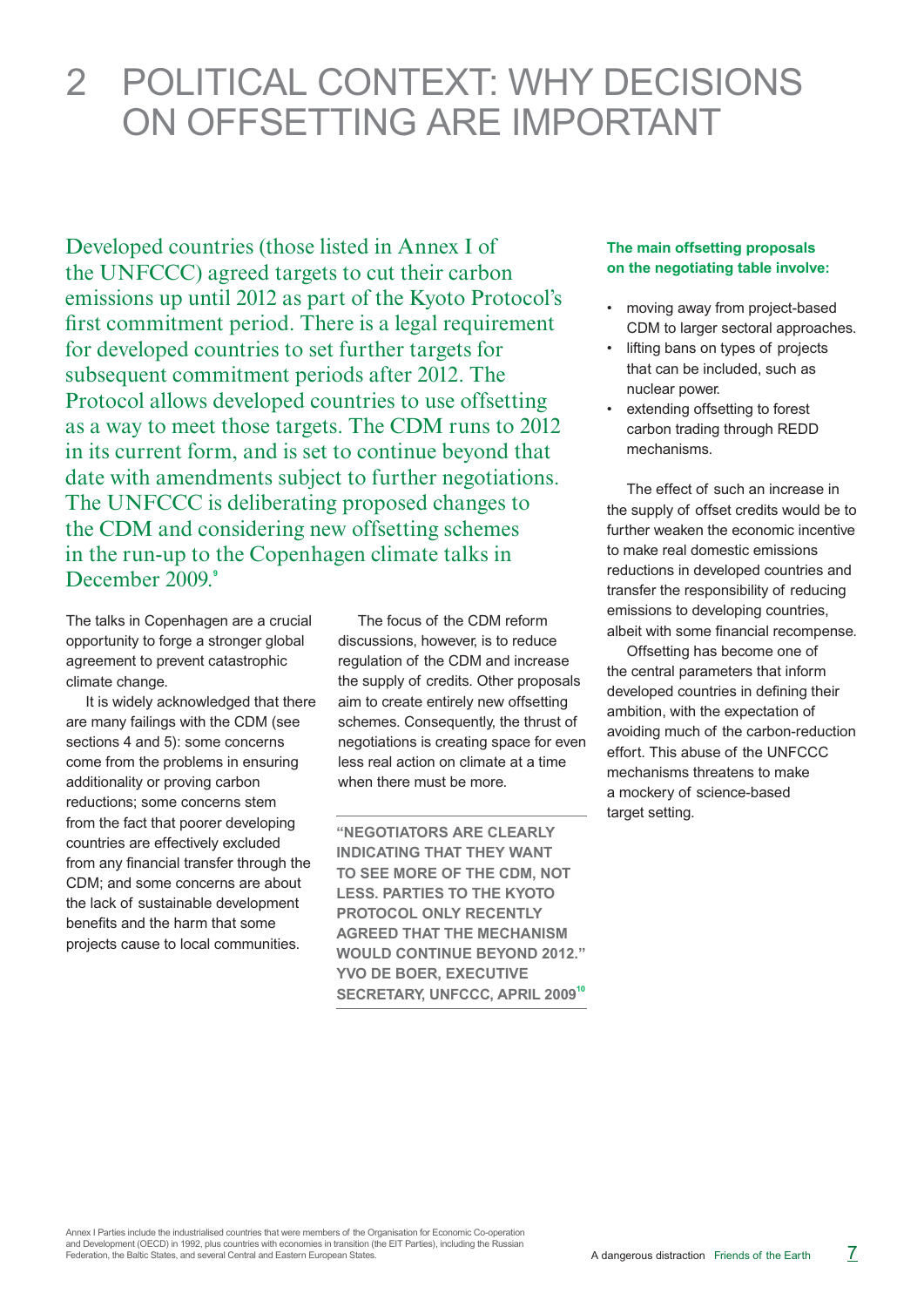#### **EU strategy for increasing offsetting**

- The EU climate and energy package established a framework to allow more than half of EU emissions reductions responsibility up to 2020 to be offset to developing countries.
- The European Commission strategy paper, Towards a Comprehensive Climate Change Agreement in Copenhagen, states that the EU seeks to align policy with other developed countries in "generating demand for offset credits".
- The EU has also proposed new sectoral offsetting mechanisms for agreement in Copenhagen.**<sup>11</sup>** Sectoral crediting is intended to allow whole sectors in certain developing countries to generate carbon credits through supposed reductions in their sector's emissions growth. This is in essence an expanded CDM, creating a higher volume of credits than project-based CDM against a hypothetical baseline.

The overall EU strategy is to shift around half of its own emissions reductions responsibility to developing countries through offsetting, thereby avoiding an equivalent domestic effort.

In addition to the offsetting strategy, the EU is also proposing a sectoral trading scheme. This would, for example, set a global cap on emissions from steel manufacture. Steel plants that make greater emissions cuts would be able to sell spare permits to plants that do not have enough permits to cover the pollution they have released.

In practice this scheme is likely to suffer the same problems that continue to bedevil the EU Emissions Trading Scheme:

- politicians setting the cap too high, leading to little or no reduction in emissions.
- an excuse for allowing development of more carbon-intensive infrastructure on the premise that cuts will be made elsewhere.
- huge windfall profits for polluting industries.

Considering the EU's current proposed reduction target is only 20 per cent by 2020, securing a steady supply of offset credits would effectively halve an already dangerously low ambition and undermine an already weak policy framework. These problems are likely to be exacerbated by EU proposals to allow Member States to bank credits (ie buy credits now and use them later).**12**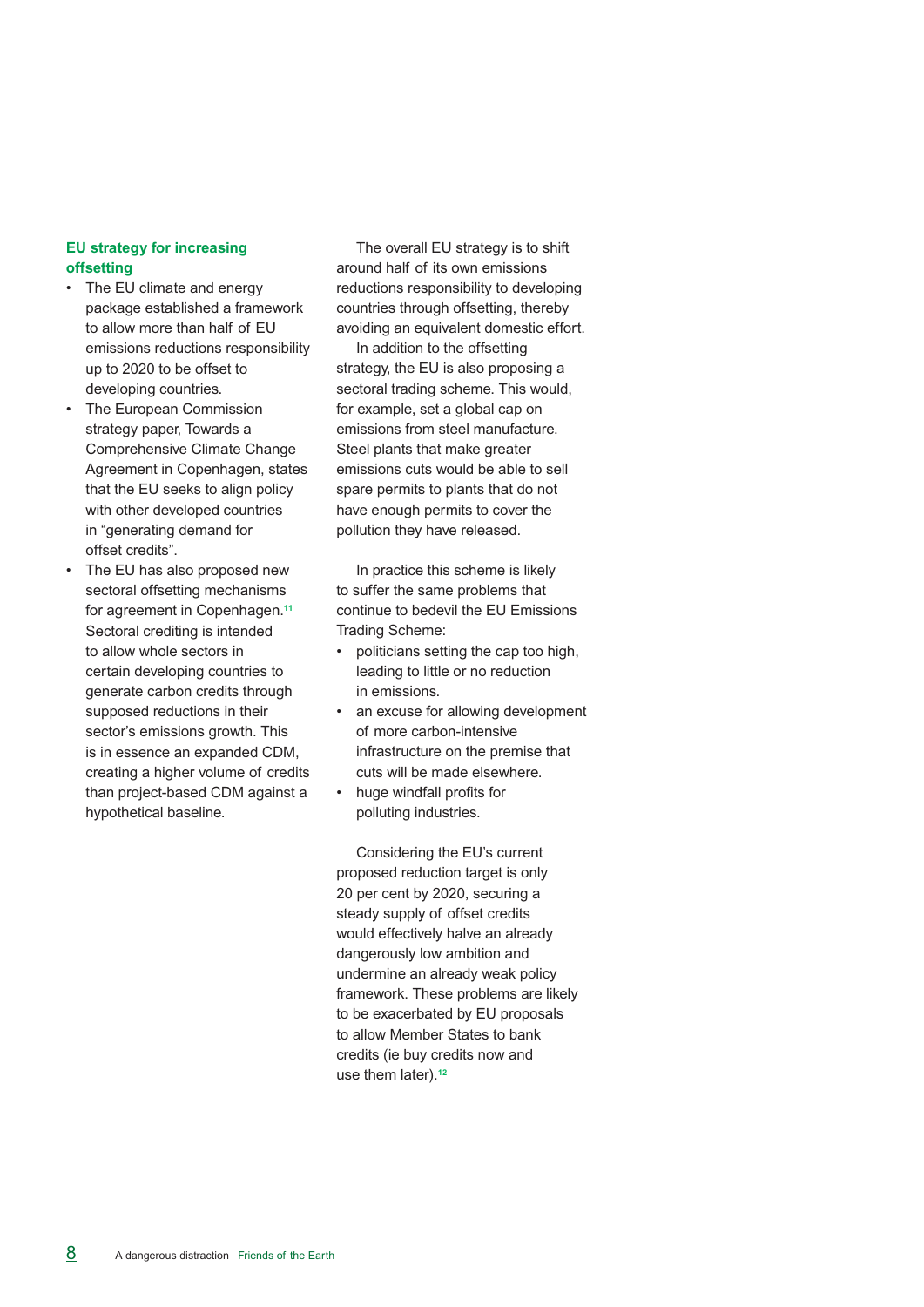## 3 Offsetting: what is it and how significant is it?

Offsetting is the process whereby developed countries pay developing countries to deliver projects that purportedly cut carbon emissions – in effect making carbon cuts in developing rather than developed countries.

Offsetting emerged as a smallscale experimental idea agreed by embattled negotiators in the last hours of the Kyoto Protocol talks in 1997. It was intended to give developed countries some flexibility in meeting their targets. Offsetting would be delivered via two mechanisms – the Clean Development Mechanism (CDM) and Joint Implementation (JI).

 Its proponents argued that offsetting would:

- • be an economically efficient way of making carbon cuts globally.
- transfer money from richer to poorer countries.
- help with technology transfer and development in poorer countries.

In the subsequent 12 years CDM and other types of offsetting have, despite major and well-publicised problems, become much larger mechanisms. For example, the European Union's climate change strategy allows more than 50 per cent of its planned emissions reductions to 2020 to come from offsetting.

The CDM allows countries with binding targets under the Kyoto Protocol to buy credits from developing countries that do not have Kyoto targets and that are implementing carbon-cutting projects. The credits are given units of tonnes of carbon dioxide equivalent (tCO2e).**<sup>13</sup>** Rules have been established that are intended to ensure genuine emissions reductions – although this report shows that they do not work.

The current report draws heavily on the experience of the Clean Development Mechanism (CDM), for two reasons:

- First, the CDM is the world's biggest and most established regulated offsetting mechanism.
- Second, the CDM  $-$  and its smaller companion offset mechanism with other developed countries, Joint Implementation (JI) – are the only offsets allowed in the European Union Emissions Trading Scheme (EUETS); the latter is the world's largest carbon-trading scheme, accounting for around threequarters of the value of traded carbon in 2008.**14** A summary of other types of offsetting appears in the table on page 12.

#### **What types of offsetting are there?**

CDM is the largest offset mechanism, accounting for more than four in every five tonnes of carbon offsets traded. Table 1 shows the volume of offset carbon traded in 2007.**<sup>15</sup>**

#### **Table 1: Breakdown of carbon offset trading market, by volume**  of transactions<sup>16</sup>

| <b>Market</b>        | <b>Transaction</b><br>volume<br>(million tonnes<br>CO <sub>2</sub> e) 2007 |
|----------------------|----------------------------------------------------------------------------|
| Voluntary            | 65                                                                         |
| Primary CDM          | 551                                                                        |
| Secondary CDM        | 240                                                                        |
| Joint Implementation | 41                                                                         |
| Total                | 897                                                                        |

Note: Proposals for mechanisms such as forest offsetting like REDD and sectoral offsets would lead to major additional future sources of offset credits.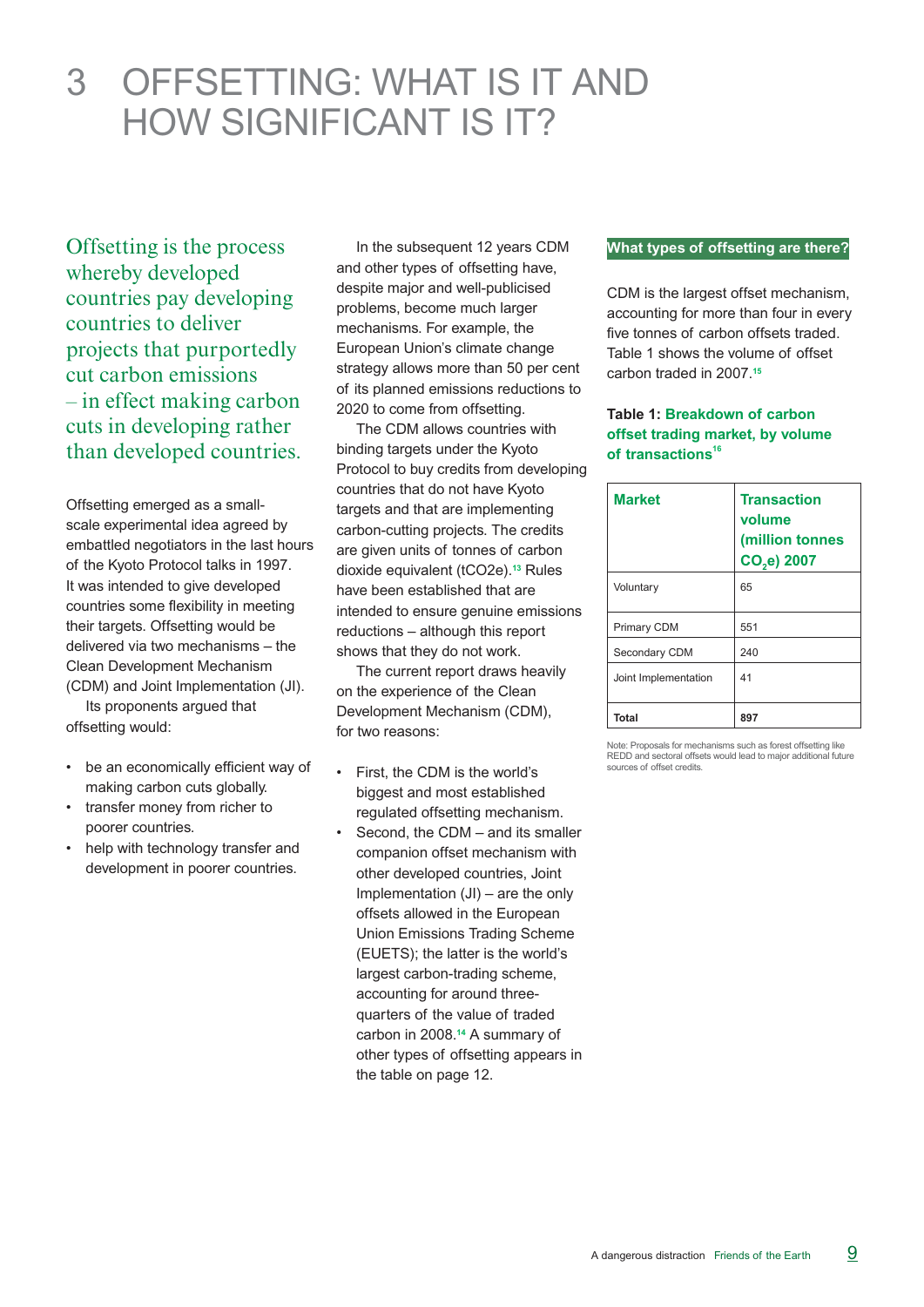#### **What project types are there?**

There is a variety of different offset project types, such as:

- **Sequestration:** projects that trap carbon – for example forest projects. Only a limited range of forest projects are currently allowed under CDM rules.
- **Greenhouse gas destruction:** for example capturing nitrous oxide  $(N_2O)$  or hydrochlorofluorocarbons (HCFCs) emitted from factories, and turning them into more benign molecules.
- **Energy efficiency:** for example fuel switching and upgrades to power plants.
- **Energy projects:** for example wind, biomass, solar, coal, gas, and hydro-electricity schemes.

Table 2 shows the six biggest categories of projects predicted to be in the CDM in 2012. **<sup>17</sup>**

#### **Table 2: Origin of CDM projects expected by 2012**

| <b>Type of project</b>                    | Percentage of<br>all CDM credits<br>(CERs) (%) * |
|-------------------------------------------|--------------------------------------------------|
| Hydrofluorocarbon<br>(HFC) destruction    | 17                                               |
| Hydro-electricity                         | 17                                               |
| Electricity from waste<br>gases or energy | 10                                               |
| Energy from landfill gas                  | 9                                                |
| N <sub>2</sub> O destruction              | 9                                                |
| Energy from wind<br>power                 | 9                                                |
| Other                                     | 29                                               |

Note: Solar power is predicted to be generating 0.1 per cent of CERs.

\* Percentage of all credits from the start of CDM up to 2012.

#### **Who hosts the projects and who buys the credits?**

The four countries predicted to be generating the most CDM credits in 2012 are shown in Table 3. **<sup>18</sup>**

#### **Table 3: Biggest generators of CDM credits predicted for 2012**

| <b>Country</b> | <b>Percentage</b><br>of all CERs |
|----------------|----------------------------------|
| China          | 53                               |
| India          | 16                               |
| Brazil         | 6                                |
| South Korea    | 3                                |

Note: Africa is predicted to be generating 3 per cent of all CERs by 2012.

UK companies are the top buyers for CDM projects, according to the official CDM statistics, with more than 1,223 projects. These projects are not necessarily offsetting UK emissions, however, but the UK is the host country for the purchase of the emissions; the credits may be sold on to emitters in other countries. The next biggest buyers are Switzerland (544 projects) and Japan (480). **<sup>19</sup>** The UK is therefore at the centre of the multibillion-dollar offset market.

The chart below shows the main buyers of offsets.

- 1 United Kingdom of Great Britain
- and Northern ireland (29%)
- 2 Switzerland (21%) 3 Netherlands (11%)
- 4 Japan (11%)
- 5 Sweden (6%)
- 6 Germany (6%)
- 7 Spain (3%)
- 8 Canada (2%)
- 9 Italy (2%)
- 10 France (2%)
- 11 Austria (2%) 12 Others (6%)



Source: http://cdm.unfccc.int/Statistics/Registration/ RegisteredProjAnnex1PartiesPieChart.html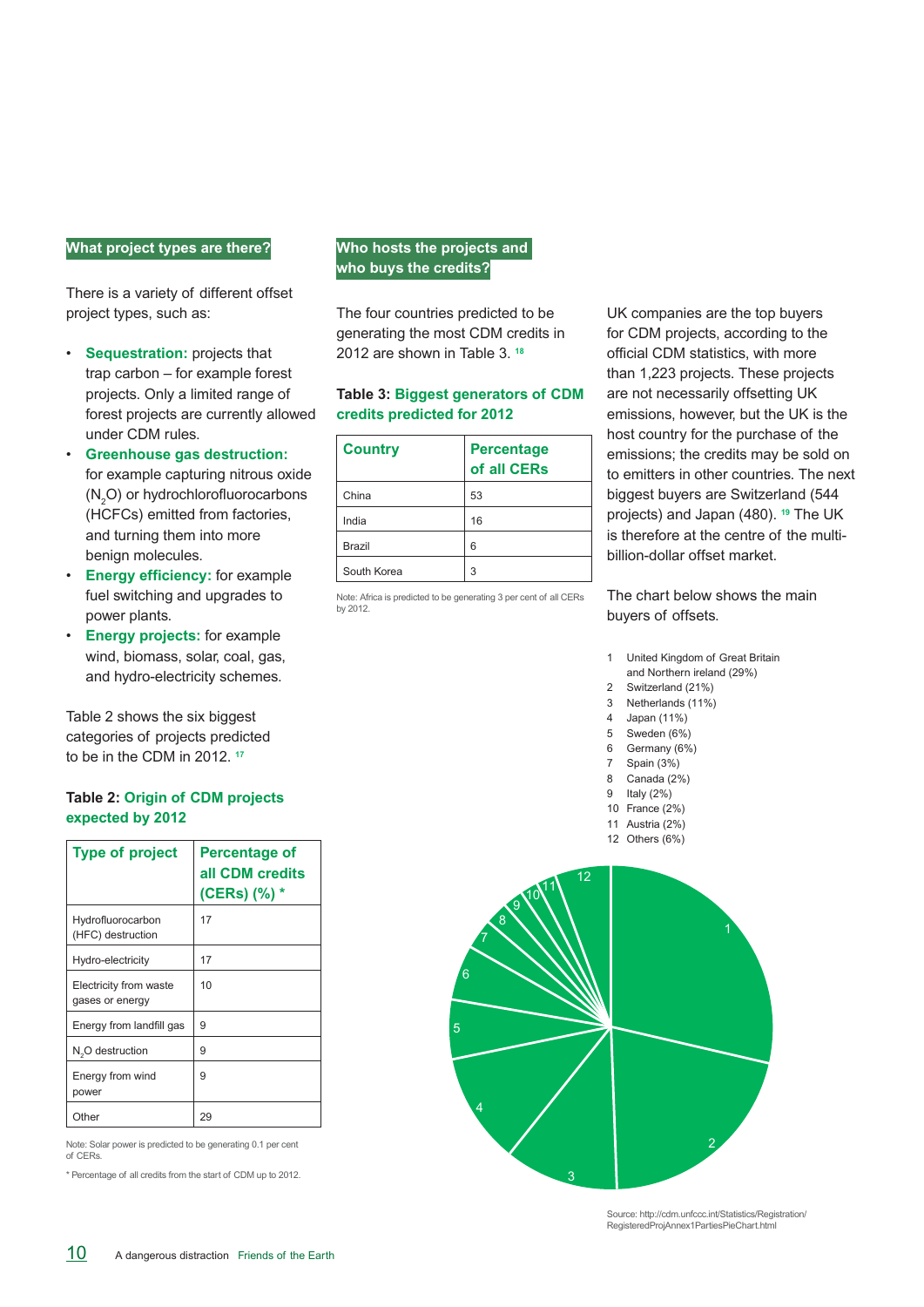#### **CDM: how significant is it?**

The use of CDM is growing rapidly and is predicted to account for a significant proportion of overall carbon reduction targets up to 2020. The UN Environment Programme (UNEP) estimates that 5.2 billion CDM credits (CERs)\* will be issued between 2009 and 2020.**<sup>20</sup>**

In the EU climate package agreed in December 2008, sectors outside the EU Emissions Trading Scheme (EUETS) – such as surface transport – can meet 73 per cent of their carbon reductions required for 2013-2020 by buying CERs. Some 781 million of the total reduction effort of 1.07 billion tonnes CO<sub>2</sub>e can be met by buying CERs (see chart, right).

**The EU has committed to reduce its emissions by 20 per cent by 2020; in practice, however, with offsetting it is cutting its own emissions by only 10 per cent.**



#### **Proportion of EU emissions allowable through offsetting**

Non EUETS 2013 - 2020

EUETS 2008 - 2020

Sectors in the EUETS can meet 50 per cent of the effort from 2008 to 2020 with CERs, representing 1.6 billion tonnes  $CO<sub>2</sub>e$ . It is extremely likely that all these credits will be used if available, as CERs are cheaper than EUETS credits (known as EUAs).

The EU has committed to reduce its emissions by 20 per cent by 2020; in practice, however, with offsetting it is cutting its own emissions by only 10 per cent. In summary, the high volume of CERs heavily reduces the effort required of developed countries to reduce their own emissions. Probing the effectiveness of CDM credits is therefore crucial to determining whether offsetting mechanisms are in fact a successful strategy for preventing dangerous climate change.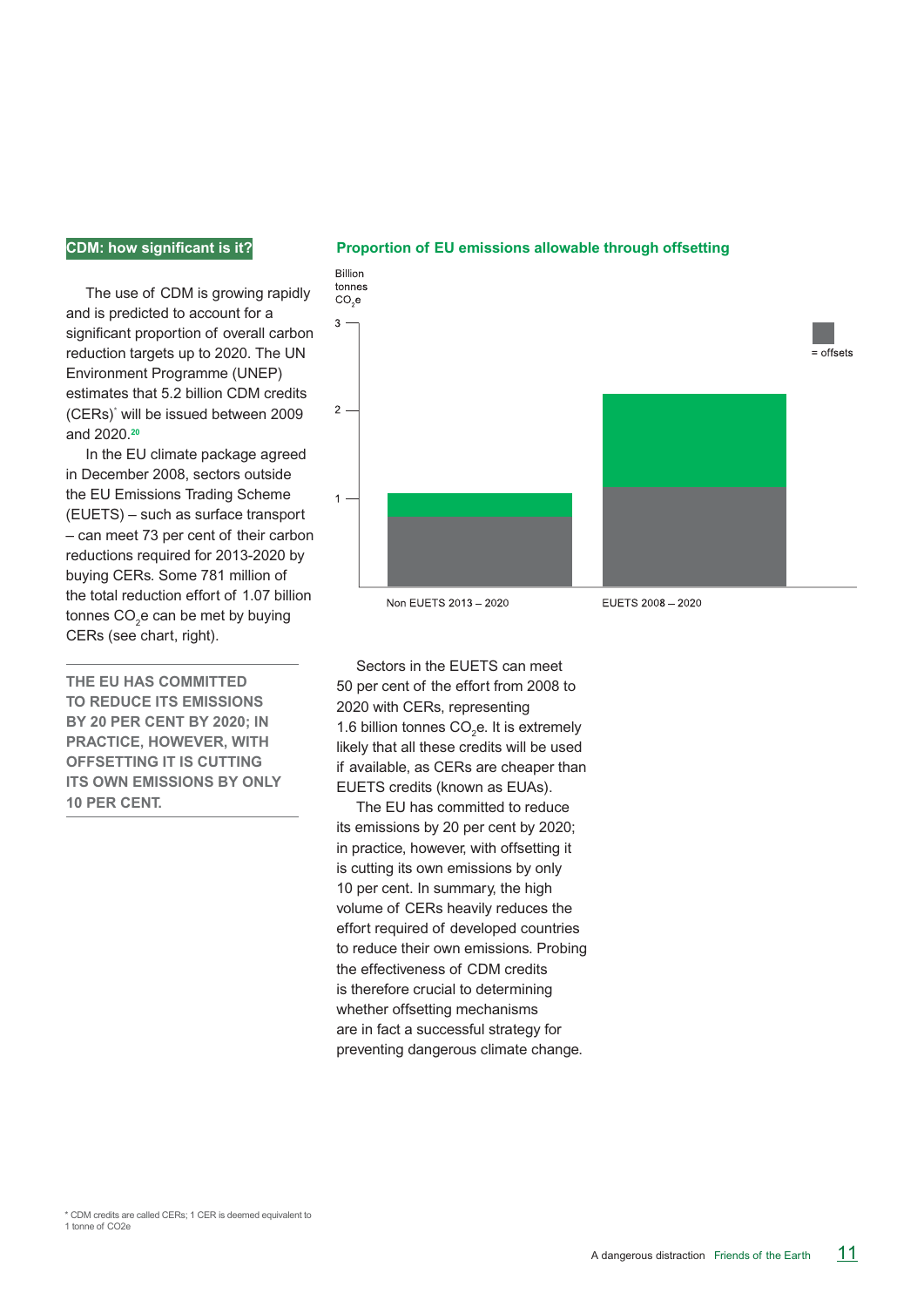#### **Table 4: Summary of types of offsetting**

| <b>Offset (existing and</b><br>proposed) | <b>Description</b>                                                                                                  | <b>Negative impact</b><br>on climate                                                                                                                                                                                                            | <b>Conclusion</b>                                                                                                                                                          |  |
|------------------------------------------|---------------------------------------------------------------------------------------------------------------------|-------------------------------------------------------------------------------------------------------------------------------------------------------------------------------------------------------------------------------------------------|----------------------------------------------------------------------------------------------------------------------------------------------------------------------------|--|
| <b>CDM</b>                               | UN regulated projects based<br>approach                                                                             | Very high. Prevents emissions<br>cuts in developed countries.                                                                                                                                                                                   | Reject                                                                                                                                                                     |  |
| CDM gold standard                        | As above, with stronger<br>criteria on allowed projects.                                                            | Very high. Improves CDM's<br>sustainable development<br>problems, but still a major<br>brake on developed-country<br>emissions reductions.<br>A distraction.                                                                                    | Reject. More effort is made on<br>sustainable development and<br>additionality than other CDM<br>projects, but basic problems<br>of CDM unresolved.                        |  |
| Joint Implementation (JI)                | Capped developed countries<br>make efforts to reduce<br>emissions in other<br>developed countries.                  | High. Scheme is small and<br>cap exists in both countries,<br>but the over-allocation<br>of emissions for Eastern<br>European states due to<br>economic contraction in<br>the 1990s reduces impact<br>of real cuts in EU economy<br>as a whole. | Reject. Delays infrastructure<br>changes in country buying<br>offset, creating carbon lock-in.                                                                             |  |
| offset-based REDD                        | Offsetting through<br>avoided deforestation                                                                         | Very high. Same problems as<br>CDM, but magnified by even<br>more uncertainty over carbon<br>guarantees. Possibly a huge<br>scheme.                                                                                                             | Reject. Forests could turn<br>into sources of carbon rather<br>than sinks within 100 years;<br>deforestation shifted rather<br>than prevented; social justice<br>problems. |  |
| Sectoral                                 | Cuts in a specific developed-<br>country sectors are offset by<br>cuts in the same sector in<br>developing country. | Very high. Pitched as a<br>reform of CDM, but suffers<br>most of the same problems.<br>and creates potentially far<br>greater get-outs for developed<br>countries.                                                                              | Reject. Could create<br>regulatory chill; same<br>problems with additionality<br>and quaranteed cuts as CDM.                                                               |  |
| Voluntary                                | Includes schemes where<br>individuals or companies<br>can choose to offset their<br>emissions.                      | High. Quality of schemes<br>even lower than CDM.<br>Creates societal <sup>21</sup> pressures<br>and excuse for inaction                                                                                                                         | Reject. Even worse quality<br>than CDM.                                                                                                                                    |  |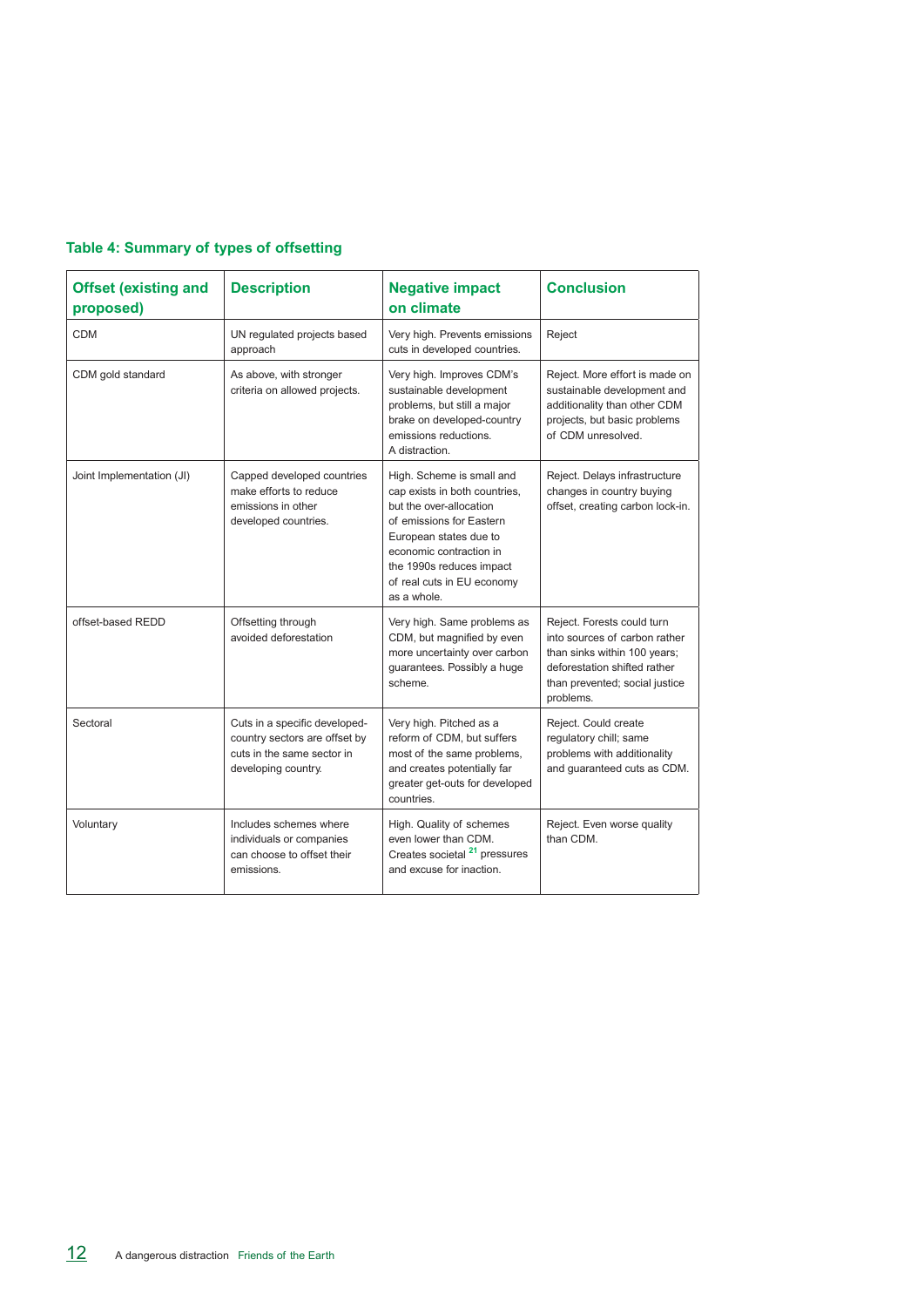## 4 Why offsetting doesn't work

This section outlines three structural reasons why offsetting mechanisms are flawed and unreformable. It also sets out the impacts of relying on offsetting.

### 4.1 LESS CARBON is Cut: REDUCTIONS IN ONE place, NOT BOTH

The IPCC has said<sup>22</sup> that keeping global greenhouse gas concentrations low enough to offer the greatest chance of avoiding dangerous climate change requires major emissions cuts in developed countries **in addition** to deviation from baselines in developing countries. It estimates that meaningful progress towards preventing dangerous climate change would mean by 2020 a 25-40 per cent cut for developed countries, and a 15-30 per cent reduction on businessas-usual baselines for developing countries. These cuts are likely to be inadequate because, according to research by the UK's Tyndall Centre for Climate Change Research, the IPCC data on recent emissions were underestimates**23**, and in practice they are not being delivered – for example the EU has only a 20 per cent 2020 target.

Even this inadequate progress is further weakened by the use of offsetting. The IPCC is clear that action is needed in **both** developed and developing countries. But offsetting means that action in developing countries can be counted as part of the action needed in developed countries. Offsetting

therefore institutionalises the idea of making cuts in one or the other, when the science and the IPCC are clear that action in both is needed. Offsetting is incompatible with the IPCC's recommendations.

The US Government Accounting Office states that carbon offsets are "inherently uncertain" and "involve fundamental tradeoffs and may not be a reliable long-term approach to climate change mitigation".**<sup>24</sup>**

The issue of distribution of effort is central to the UNFCCC negotiations. Taking into account the historical emissions and relative wealth of developed countries – the basis of the UNFCCC's "common but differentiated responsibilities and respective capabilities" – there is a strong argument that developed countries should take greater emissions cuts than those modeled by the IPCC.

There is a deeply unequal distribution of responsibility for cumulative global greenhouse gas emissions between developed and developing countries. Inadequate commitments from developed countries are an unjust response to that historic responsibility – in practice offsetting exacerbates the inequality by further diluting developed-country commitments (see section 5).

CDM is supposed to be a way of making the same levels of carbon cuts as would otherwise happen, but more cost-effectively. At best it shifts a carbon cut in a developed country to one in a developing country. But in practice it does not even do this.

### 4.2 Many projects in developing countries would have happened anyway

Before they can be CDM-registered, project proponents have to justify that their scheme would not have happened anyway – ie that it is additional. Otherwise, the net effect would be that carbon globally is increasing (as the CDM credit allows the developed country to continue polluting).

In practice there are three reasons why CDM projects cannot be proved to be additional:

#### **i) Schemes are already part of that country's development**

Some schemes are not additional because they use technology that is widely available, or they are already common practice. In China more than 200 large-scale hydro plants are progressing through CDM validation.**<sup>25</sup>** They are all claiming that the projects would not have gone ahead without CDM revenues – for example, because a coal-fired station would have been cheaper to build. This ignores the fact that the Chinese Government is a strong supporter of hydro-electric development, that hydro is a major component in its five-year plans, and that the Chinese hydro-electric industry is expected to grow from 132-154 gigawatts (GW) of capacity in 2010 to 191-240 GW in 2020 – growth equivalent to around 20 large coalfired power stations. Hydro growth in China is continuing at previous trends, and there is no evidence that removing CDM would stop China continuing its strategy of building more dams.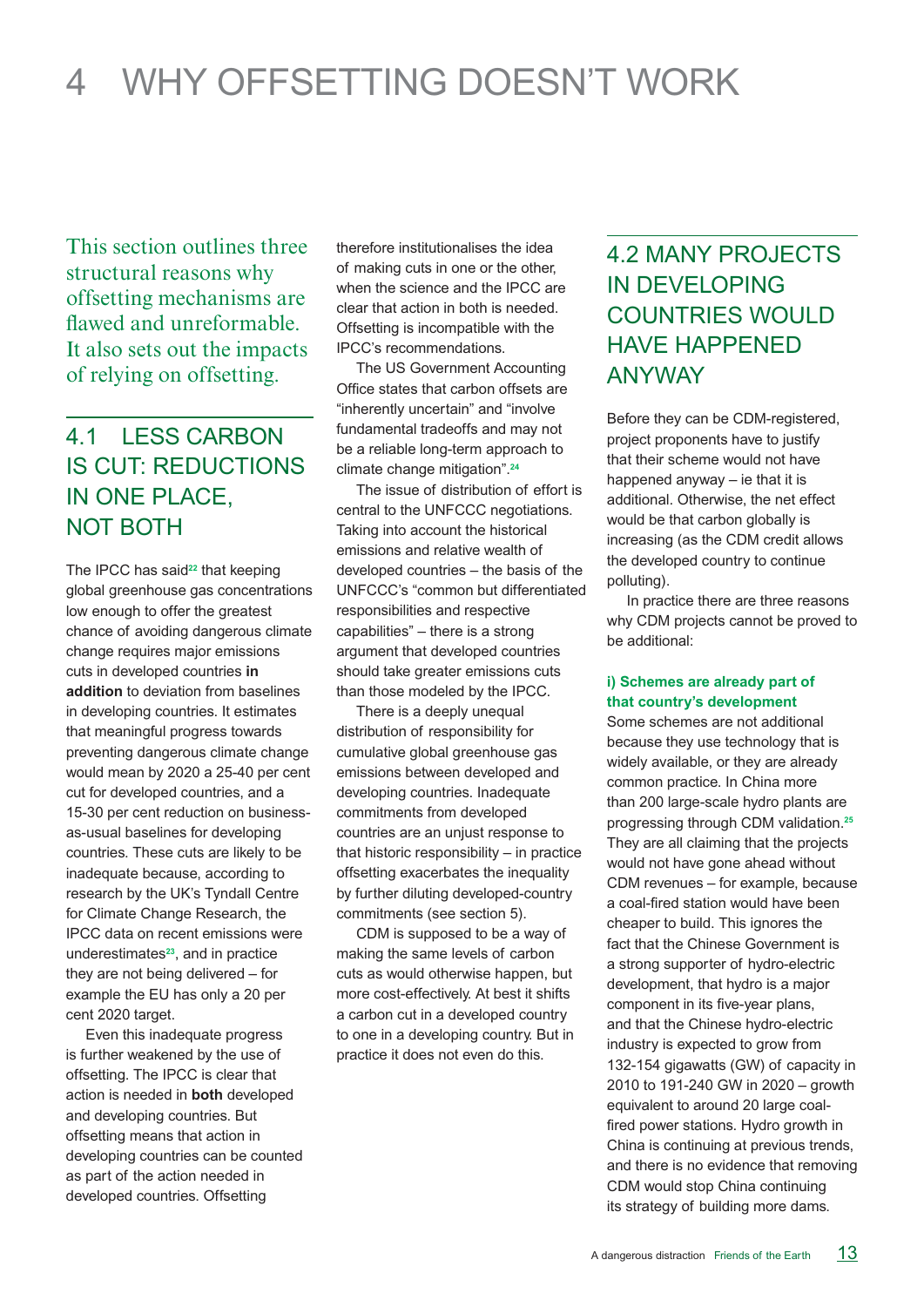These hydro stations are already big revenue earners; CDM revenue is a bonus, not the deciding factor. Developers stand to gain many extra millions from applying to CDM, as does the Chinese Government, which taxes CERs.**<sup>26</sup>**

#### **Lucrative coke oven**

A coke oven project in Lingxi is highly economically attractive (saving on electricity costs); many of the steps justifying its claim to be financially unattractive are missing. It had already attracted 70 per cent funding from the China Development Bank before gaining CDM registration. It is difficult to demonstrate that this project would not have happened anyway – ie that it is additional.**<sup>27</sup>**

Other sectors too are looking to offset opportunities to generate extra finance. Indian government officials say India's rapidly expanding sugar industry should seek offset credits, as its ethanol production is displacing petrochemicals. As the industry has expanded at 35 per cent a year for the past five years, this activity cannot be deemed to be additional.**<sup>28</sup>**

International Rivers states:

"… of 370 Chinese hydropower projects submitted for CDM validation, 77% are expected to start generating within 12 months of their validation comment period...Normally hydropower plants take at least several years to build, confirmed by P[roject] D[esign] D[ocuments] that provide a construction start date. This means that most of the Chinese hydropower projects in the CDM pipeline started construction prior to beginning the CDM

validation process[…] Since construction began well before CDM registration, it is clear that these projects still would go ahead even if they were not successfully registered as CDM projects."**<sup>29</sup>**

Wara and Victor analyse the Chinese hydro, wind and gas sector. They state that the Chinese Government has recently introduced strong policies to support these technologies, to relieve the economic and pollution impacts of heavy reliance on coal in its massive increase in power-generation capacity. They also show that "essentially all" new hydro, wind and natural gas fired capacity is applying for CDM credits.

Wara and Victor argue:

"taken individually, these claims may make sense – because individually any particular power plant utilizing non-coal sources probably faces greater hurdles than new coal-fired generation […] taken collectively however, these individual applications for credit amount to a claim that the hydro, wind and natural gas elements of the power sector in China would not be growing at all without help from the CDM. This broader implication is simply implausible in light of the state policies described above."**<sup>30</sup>**

#### **Gansu hydro project**

International Rivers cites the example of Xiaogushan, Gansu, hydro project: an Asian Development Bank report into the project in 2003 said it was the cheapest option for expanding generation in Gansu, regardless of CDM revenue, and a priority for the local and provincial government. Yet in 2006, two years after construction

started, the developers claimed that without CDM support it was too risky "to reach financial closure and […] commence the project construction". It was CDM approved in August 2006.**<sup>31</sup>**

The US GAO says assessing additionality will become more complex "as host countries begin to factor the CDM into their planning efforts and it becomes more difficult to identify what would have happened without the program".

#### **ii) Proofs of financial viability are thin**

To get CDM support projects have to prove that without CDM revenues they would not be financially viable. The usual method for doing is this is to show that the project generates a lower Internal Rate of Return (IRR) than is standard for projects in the region, and a higher IRR with the CDM revenues. But there are wide discrepancies in how different projects clear this hurdle.

For example, India's Tanjavur natural gas power plant claims that the IRR without CDM is 15.3 per cent, stating that "all power projects in India are considered viable only if the guaranteed returns of 16% on the capital are ensured".**<sup>32</sup>** This project was registered on 29 May 2007. Yet the Kalyani Steels electricity generation project registered on 29 September 2006 states: "In the Indian power sector a 16% return on equity has been an established benchmark for a long time […] this has recently been revised downwards to 14% by the Central Electricity Regulatory Commission." **<sup>33</sup>**

If the Tanjavur project had used 14 per cent it would have not needed the CDM revenues to clear the IRR benchmark. Tanjavur is not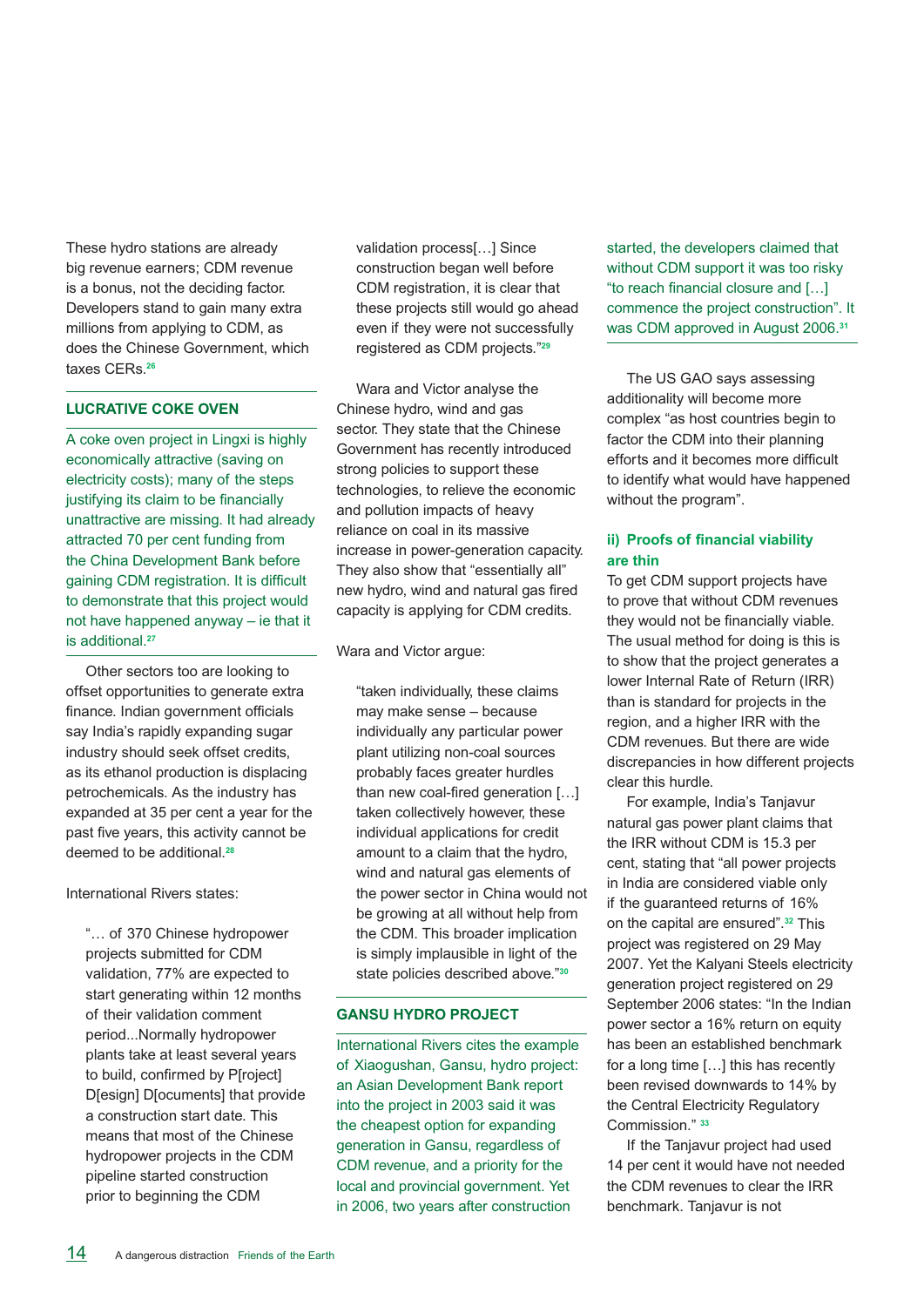an additional project.

It has been widely reported that hydro-power developers routinely underestimate the amount of power their dams will generate, which has the effect of reducing projected revenue streams, making such projects appear less financially attractive without CDM revenues. International Rivers argues that a typical hydro-power

**86 per cent of them agreed that "in many cases, carbon revenues are the icing on the cake, but are not decisive for the investment decision".** 

load factor**34** is around 50 per cent. But citing Michaelowa**<sup>35</sup>** International Rivers says that as of 1 March 2008 the CDM project pipeline contained 82 hydro plants in China with a load factor below 40 per cent and seven with a load factor below 30 per cent.

These are not isolated examples. Analysis by Haya**36** suggests that three-quarters of registered CDM projects were already complete at the time of approval. Developers counter that expectation of CER revenues was critical for the decision to go ahead with the project. Such a claim is not provable in most cases. Indeed, a survey of CDM professionals found that 71 per cent agreed that "many CDM projects would also be implemented without registration under the CDM"; and found 86 per cent of them agreed that "in many cases, carbon revenues are the icing on the cake, but are not decisive for the investment decision".**<sup>37</sup>**

An Asian Development Bank senior official said in 2008:

"When the CDM was introduced 10 years ago, there was much

expectation from the developing countries that it would provide the necessary upfront financial and technical support for new sustainable development projects that would reduce greenhouse gas emissions. Today [. . .] it is mostly functioning to provide additional cash flow to projects that are already able to move forward with its [sic] own financing."**<sup>38</sup>**

The US GAO's recent review of the CDM and interviews with CDM participants found:

"Several representatives from the cement and auto industries said they would pursue clean energy projects regardless of the CDM, describing the CDM credits as more of a 'bonus' than a driver of investment."**<sup>39</sup>**

#### **iii) Exaggerated claims**

There are structural reasons in the design of CDM approval that mean carbon benefits are likely to be exaggerated, additionality claims abused, and sustainable development problems ignored.**<sup>40</sup>**

Wara and Victor write:

"The host governments and investors that seek credit have a strong incentive to claim that their efforts are truly additional. The regulator – in this case, the CDM Executive Board – can't in many cases gather enough information to evaluate these claims. These problems of asymmetrical information are compounded in the CDM, to be sure, because the CDM Executive Board is massively under-staffed and the CDM system relies on third-party

verifiers to check the claims made by project proponents. In practice, these verifiers, who are paid by the project developers, have strong incentives to approve the projects they check. Further, there is scant oversight on the integrity of the verification process and no record of punishing verifiers for misconduct. Lacking any other source of information about individual projects and facing pressure from both developing and developed country governments. the CDM Executive Board is prone to approve projects. Asymmetries of information are rampant; the incentives mostly align in favor of approval.

 "This challenge is made all the more formidable by the sheer number of projects upon which the Board must decide. The CDM EB, on average, registers about one project every day as eligible to generate CDM credits. Thus the Board cannot afford to spend large amounts of time evaluating the complexities of financial data presented to justify a project's eligibility for CDM credits nor can it delve into a project's relationship to state energy policy. Furthermore, the CDM EB faces a financial limit on the costs it can reasonably impose on individual offset projects. In order to remain viable, relatively small carbon offset projects cannot afford the cost and uncertainty that would accompany truly extensive scrutiny. Indeed, there is strong pressure from CDM investors to limit such transaction costs and speed up approval."**<sup>41</sup>**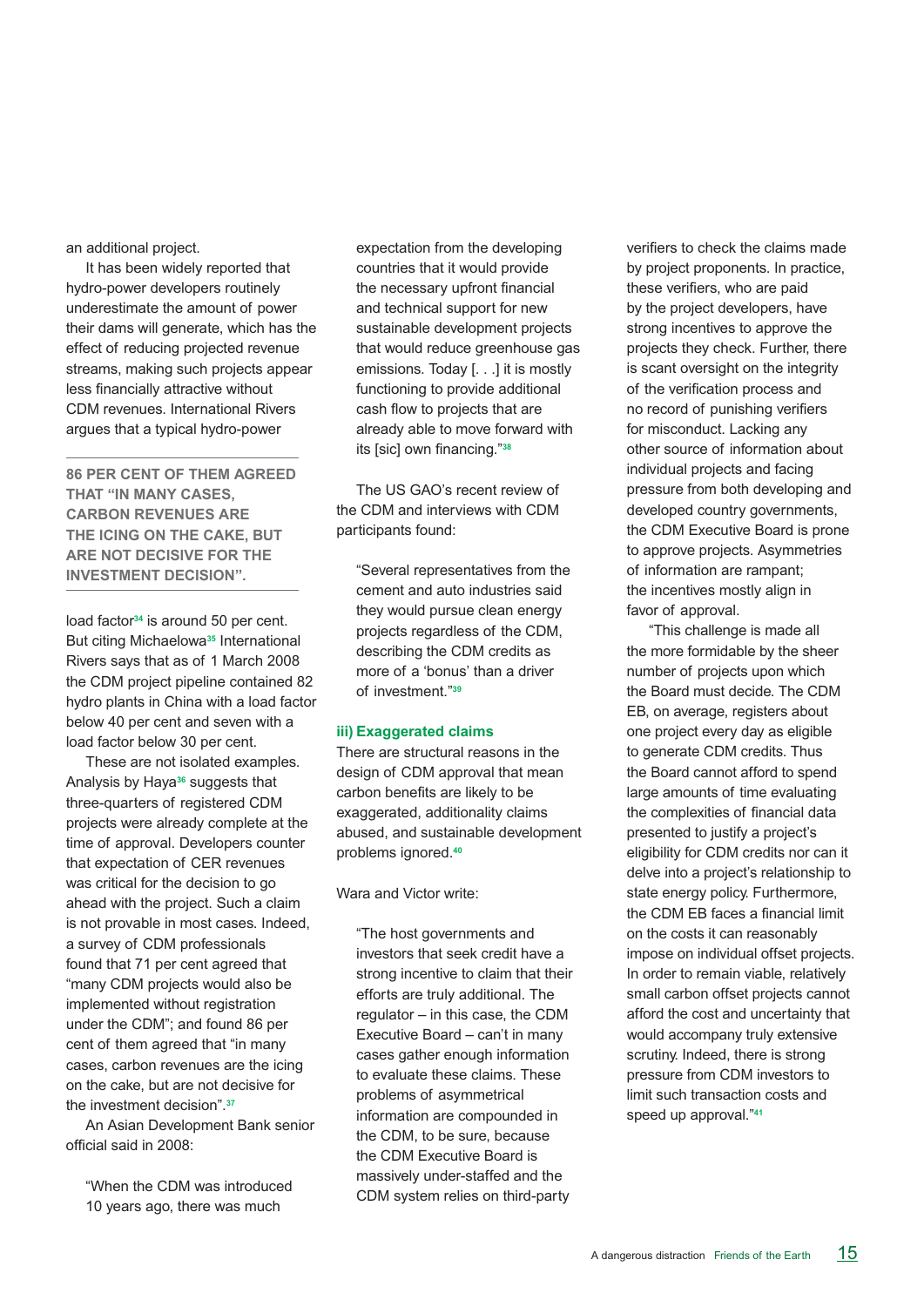### 4.3 No guarantees of emissions cuts

CDM projects cannot guarantee carbon cuts, and often exaggerate claims about the amount they will cut. This is an inherent problem. Any system of credits for reductions against a hypothetical business-asusual scenario, is inherently prone to questionable claims of certainty.

The US GAO reports that

"the use of carbon offsets in a cap-and-trade system can undermine the system's integrity, given that it is not possible to ensure that every credit represents a real, measurable, and long-term reduction in emissions".**<sup>42</sup>**

 Because offset cuts are created against a hypothetical business-asusual baseline, it is impossible to ensure that offset credits guarantee carbon cuts. Not only can it not guarantee carbon cuts, in some cases it can increase them.

#### **Tanjavur Natural Gas Combined Cycle Power Plant, Tamil Nadu, India**

Registered in May 2007, this project claims to reduce carbon emissions by 180,000 tonnes by being cleaner than existing power plants in the region, displacing dirtier power from the grid. Although it is cleaner, it is still a new fossil-fuel power station, average by western standards. In this case CDM is helping India to copy and lock in to a high fossil-fuel, western development path, rather than take a lowcarbon path.

 Developing countries need to bypass this western stage of development, not mirror it.

 In addition, the plant is not displacing dirty power plant; it is an additional plant to meet increasing electricity demand in the region. Claims that the project will result in overall lower emissions from the region are refuted in the project's design document itself which states that a benefit of the project is that it will "make coal available for other important applications".**<sup>43</sup>**

#### **New coal-fired power STATIONS**

In September 2007 the CDM board ruled that super-critical coalcombustion plants could receive CERs. This is more efficient than older technology, but is still highly carbon-intensive (produces high levels of carbon per unit of electricity generated). It is not particularly new or expensive technology that requires CDM help. Even by 2004, over half of orders for new coal plants in China were for the super-critical type.

 The International Finance Corporation is supporting the development of the Tata Ultra Mega coal-fired power complex in Gujarat India**44** – a mammoth 4 GW series of five power plants – stating that its approach involves investment focus on "leveraging Kyoto Mechanisms (Clean Development Mechanism), to enhance the attractiveness of less GHG intensive energy generation and delivery approaches". David Wheeler, Senior Fellow at the Center for Global Development says: "instead of supporting critical zeroemissions energy investments, scarce international resources are sweetening a private sector project that will emit over 700 million tonnes of CO<sub>2</sub> during its operating life".**<sup>45</sup>** To put this into perspective, the entire targeted savings announced in the first three UK carbon budgets, from 2008-2022, are 800 million tonnes.

 In practice, any fossil fuel project that offers even marginal improvements can claim CERs. Yet as International Rivers put it, "[…] technological advancement means that a power plant entering construction today can be expected to be more efficient than one built five or ten years ago".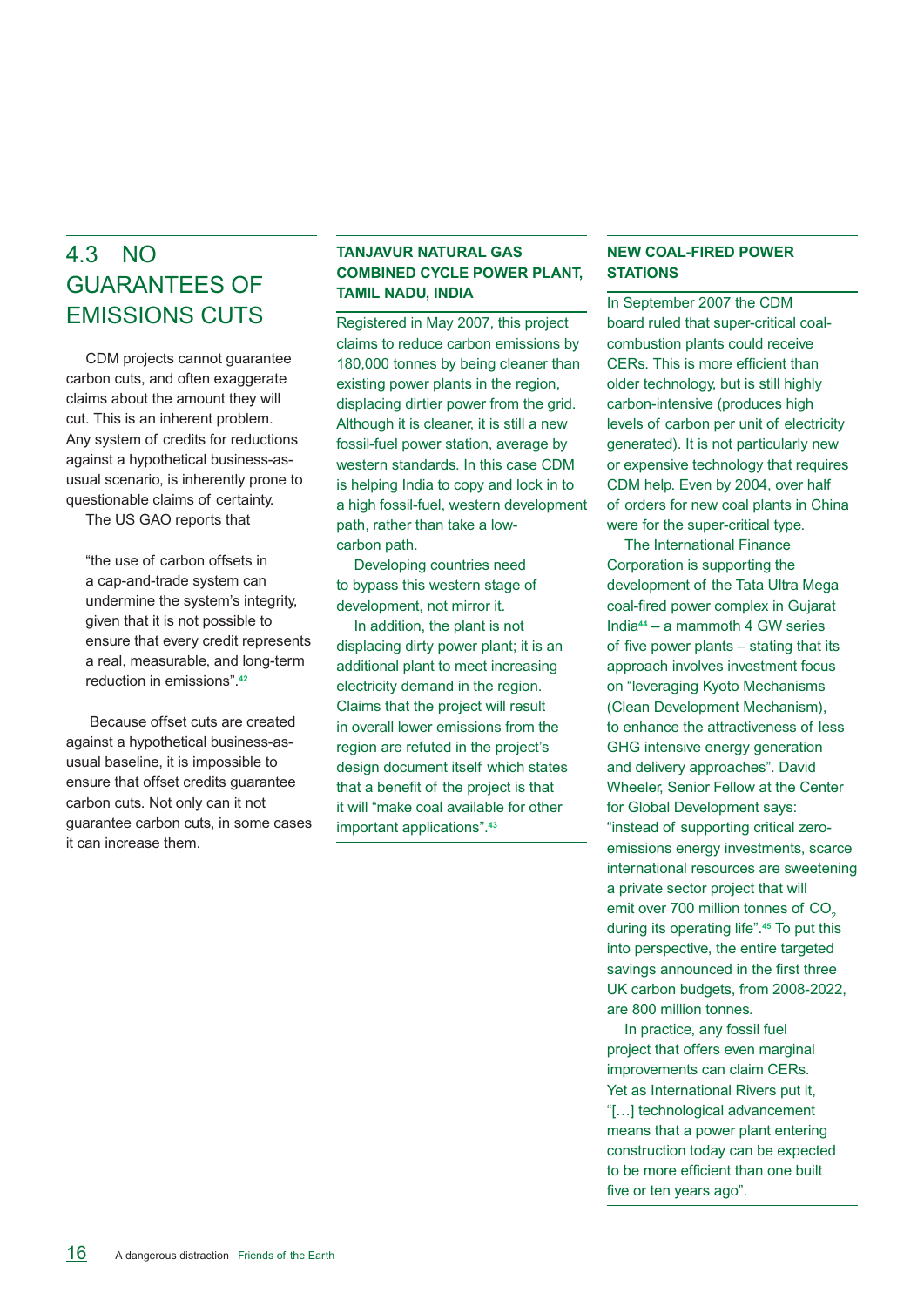#### **20 MW coke oven gas project in Lingxi, China**

Registered in February 2009 this CDM project claims to reduce carbon by using waste gas from a coke oven plant to generate electricity. The project says that this "will displace grid power generated by coal-fired power plants". But electricity use is growing rapidly in the region. It will not displace grid power – the coal will still get used.**<sup>46</sup>**

#### **Hydro and wind projects**

Other schemes exaggerate the amount of carbon saved. For example wind and hydro projects in China routinely claim to be saving carbon because they are displacing dirty fossil fuel from the grid, and compare these projects with historical averages of carbon intensity of electricity. Yet these projects are not displacing fossil-fuel stations, but are additional stations to meet growing electricity demand. It would be more accurate to compare the wind project with the projected carbon intensity of the region's electricity. These projections would include wind and hydro projects, as they are an agreed part of the Chinese Government's strategy for electricity generation, which gives "priority to renewable power when transmitted to the state power grid". The Chinese Government also says: "China will continue to promote the comprehensive cascading development of water-power-rich river valleys. It will quicken the pace of constructing large hydropower stations."**<sup>47</sup>** It is almost impossible to know what the wind project displaces. As International Rivers puts it: "If Windfarms R Us hadn't built their project, would MegacarbonCorp have sold more coal-fuelled power, or would Standard Wind have gone forward with their project instead?"**<sup>48</sup>**

#### **Two impossibilities: Proving additionality and proving carbon cuts**

International Rivers says:

"While baseline-and-credit trading may have made sense as a theoretical concept to the sleep-starved negotiators in Kyoto, applying it in the real world has shown it to be fatally flawed. The concept depends on being able to give accurate answers to two inherently unanswerable questions.

"To know a project is eligible, one must know whether it is being built only because the developers will be able to sell offsets (ie it is additional). To know how many offsets to grant to the project one must know what would have happened had the project not been built (ie what would the businessas-usual, or "baseline" emissions be).

"English Journalist Dan Welch gives a neat summary of the difficulty of determining the 'right' quantity of avoided emissions: 'Offsets are an imaginary commodity created by deducting what you hope happens from what you guess would have happened.'"**<sup>49</sup>**

The US GAO states:

"[…] because additionality is based on projections of what would have occurred in the absence of the CDM, which are necessarily hypothetical, it is impossible to know with certainty whether any given project is additional."**50**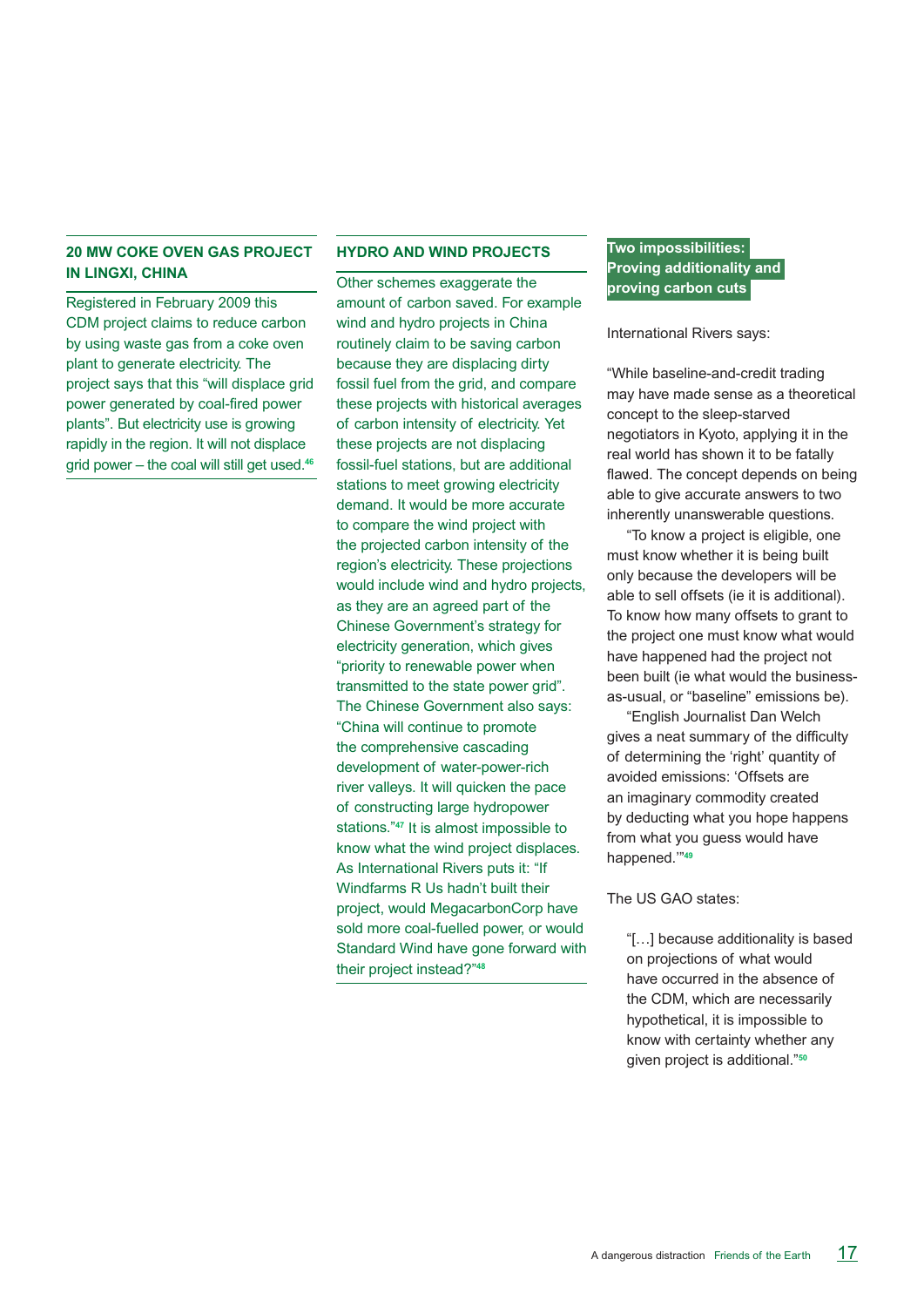### 4.4 Offsetting delays necessary **INFRASTRUCTURE CHANGES IN DEVELOPED COUNTRIES**

Offsets weaken emissions-reduction targets in developed countries, and this in turn eases the pressure on polluters both to invest to cut emissions and to avoid investments that are high carbon. Polluters are more willing to make high-carbon investments if they feel that they can buy cheap offsets to cover them in forthcoming budgets.

Long-term climate stability will require developed economies to move away almost entirely from technologies that emit carbon dioxide, which requires huge changes in their infrastructure — starting now. Decisions on the mix and relative carbon-intensity of a wide range of power stations will be made in the coming few years, and these stations will last 40 years. The UK Climate Change Committee said: "A policy of relying too much on purchased credits in the initial years could make a stretching 2050 domestic target unachievable."**<sup>51</sup>**

Allowing offsetting will have a major negative impact. For example, the UK's Climate Change Commitee argued in December 2008 that "any path to an 80% reduction by 2050 requires that electricity generation is almost entirely decarbonised by 2030".**<sup>52</sup>**

The Committee also said that electricity demand is likely to increase heavily. This means there is a huge job to do to transform the electricity system. Given lags in putting new infrastructure in place, the next five to 10 years are critical in achieving the 2030 goal.**<sup>53</sup>**

This analysis holds for other countries within the EU ETS. So decisions taken in the next 10 years are crucial. The massive amount of offsetting via CDM allowed in the EU is perhaps the biggest single barrier to decarbonising electricity generation.

The EUETS allows 50 per cent of all the emissions reductions in Phase 2 and Phase 3 (2008-2020) to be made via offsets**54**, covering major electricity generation. The recently

**"any growth in aviation emissions from the expansion of Heathrow would be fully offset by a reduction in emissions elsewhere […] it IS SIMPLY WRONG TO SAY THAT more planes at Heathrow means there will be more CO2 emissions overall". UK transport Minister**

 **"A policy of relying too much on purchased credits in the initial years could make a stretching 2050 domestic target unachievable."**

agreed EU Effort Sharing Directive, covering the EU's climate strategy to 2020, allows 73 per cent of all the emissions reductions from 2013-2020 in the non-EUETS sectors to be made via offsets.**<sup>55</sup>** This covers the housing, transport and commercial sectors, which could be poised for a revolution in the generation of decentralised renewable energy and electricity.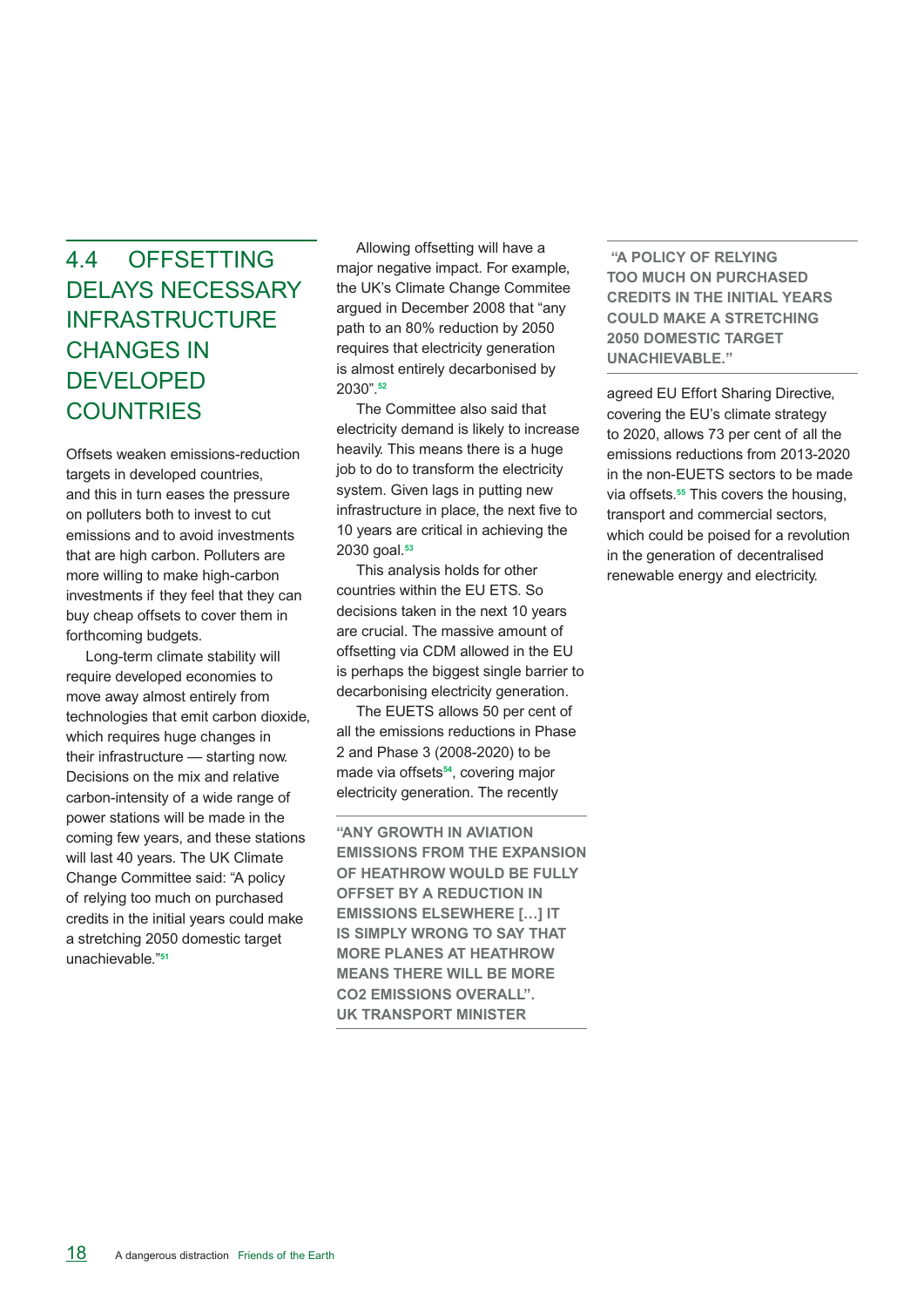Because they are delaying these changes, offsetting is a major barrier to action to prevent dangerous climate change. Offsetting makes it far more likely that developed countries will continue on a high-carbon path, choosing to buy cheap permits rather than invest in low-carbon infrastructure.

This is not just a problem for developed countries. Investment in low-carbon technologies would make them cheaper and more widely available for developing countries to take up, and enable them to avoid following the same high-carbon development path as developed countries.

For example, rapid take-up of solar, tidal, wave and off-shore wind power opportunities will make it far more likely that developing countries will be able to use these technologies rather than follow the high-carbon path of hundreds of new gas- and coal-fired power stations.

Just as offsets weaken the incentives for industry to avoid highcarbon infrastructure investments, they also weaken the incentives for governments to take the radical and urgent action needed. Not investing in a low-carbon path has short- and medium-term economic costs, as well as long-term ones through lock-in.

#### **UK Government using trading to justify high-carbon investment**

Because high levels of allowed offsets weaken an already very weak cap in the EUETS, very high carbon developments are being deemed acceptable by EU governments. For example:

- The recent UK Government decision to allow expansion of Heathrow will result in an additional 180 million tonnes of carbon dioxide being emitted. The UK Government's transport Minister justified this by stating that aviation would soon be part of EUETS, and therefore "any growth in aviation emissions from the expansion of Heathrow would be fully offset by a reduction in emissions elsewhere [...] it is simply wrong to say that more planes at Heathrow means there will be more  $\mathrm{CO}_2^{\phantom{\dag}}$  emissions overall".**<sup>56</sup>**
- • A leaked Government document suggests one reason the UK Government in 2007 was reluctant to pursue renewable energy targets is that they would threaten the EUETS carbon price. In other word trading is used as an argument not to adopt a low-carbon strategy, when its ostensible purpose is to ensure that countries do.**<sup>57</sup>**

#### **The UK's new carbon budgets and offsetting**

Under the terms of the Climate Change Act 2008 the UK Government has set five-year carbon budgets. In doing so the Government has largely adopted the Climate Change Committee's (CCC) advice, but set out its intentions on offsetting for the first period 2008-2012 only. Offsetting is allowed within EU rules in the EUETS sectors, and not allowed in the non-EUETS sectors.

 The CCC recommends two targets – an interim 2020 target of 34 per cent cuts in GHGs, and an intended target of 42 per cent if a "global deal" were done at the UN climate talks in Copenhagen in December 2009.

 In the traded sector, for the second two budget periods the CCC recommends that offsetting be allowed up to EU agreed limits – which allow 50 per cent of the total EU effort to be made by offsetting.

 In the non-traded sector for the second two periods the CCC recommends no offsetting under the interim target, unless a global deal is made – in which case the entire difference between interim and intended could be made via offsetting.

 These proposals mean offsetting has a massive impact on the likely effort the UK has to make to cut carbon at home.**58**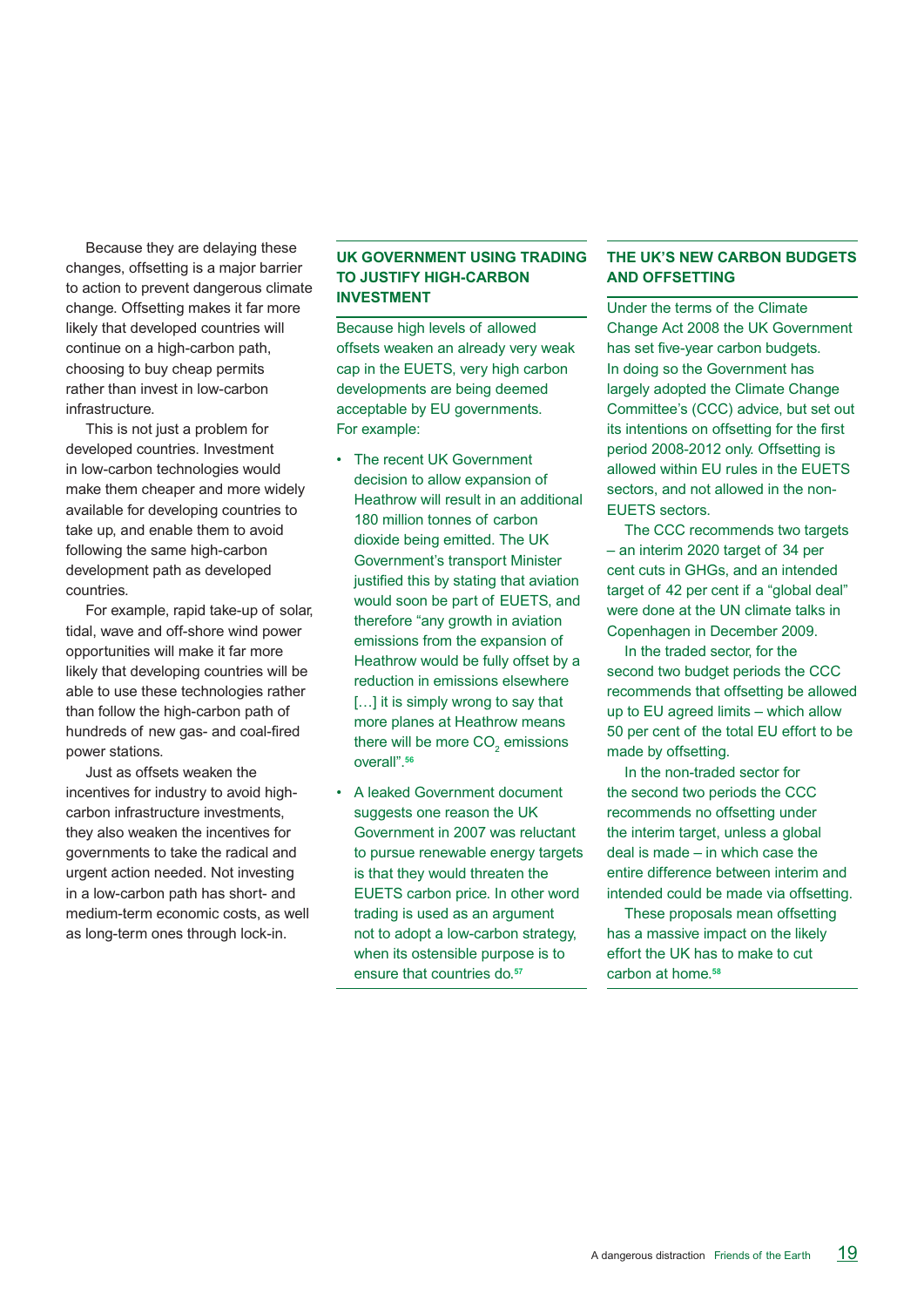### 4.5 Offsetting **UNDERMINES** low-carbon **DEVELOPMENT** in developing **COUNTRIES**

In practice offsetting is not helping developing countries transform their economies to a low-carbon path. In many cases it is locking them in to a high-carbon, unsustainable path. There are four main reasons for this:

**Offsetting does not help with new technology or innovation, because of its focus on cheapest options**

The biggest source of CDM credits is in applying widely available technologies to clean up greenhouse gases like  $\mathsf{N}_{2}\mathsf{O}$  and HFC from chemical installations. The technology to strip  $\mathsf{N}_2\mathsf{O}$  from nitric acid plants – a secondary catalyst to convert  $\mathsf{N}_{2}\mathsf{O}$ to nitrogen and oxygen – is decades old. These are end-of-pipe, oldtechnologies with little other economic, social or environmental value. This is not to say that the projects have no value: it is important to prevent these gases from being vented. But using the CDM to do it prevents emissions reductions in developed countries, does nothing to move developingcountry infrastructure away from a high-carbon path and distracts attention from many sustainable development projects in developing countries.

It is also an economically inefficient means of funding emissions reductions in developing countries. Wara estimates that HFC projects in the CDM as of 2006 would generate Euros 4.7 billion of credits for refrigerant manufacturers, but destroying the gases costs less than Euros 100 million. A similar situation occurs for  $N_2O$  projects, where the price of CERs is tens of times more than the cost of introducing the technology.**<sup>59</sup>**

For these end-of-pipe technologies, a different mechanism is needed that gives factory owners the cash they need to install the low-carbon technology, freeing up resources to spend on more projects helping developing countries, and requiring the developed country to address its domestic emissions. This would deliver these cuts at far lower cost.

It is likely that CDM is helping lock in developing countries to a high-carbon path. For example, the revenues going to the corporations fitting HFC and  $N_2O$  and fossil-fuel efficiency projects and new coaland gas-fired power plants – which account for well over half of the total credits are not going to be spent on renewable or sustainable development projects. They are going to corporations that are building more fossil-fuel intensive industries.

Some big CDM projects are even for major new fossil-fuel power stations such as the Tanjavur plant (see page 16). It is claimed that these are more efficient than existing stations. Yet these projects are doing no more than ensure the new stations meet the standards of existing best-practice plants – and those are extremely inefficient, high-carbon intensity plants that might have been built anyway.

Hydro plants are a major part of the CDM portfolio. They too are not using radical new technology and in many countries are part of existing development plans. New technologies such as solar are expected to account for as little as 0.1 per cent of total CDM credits by 2012.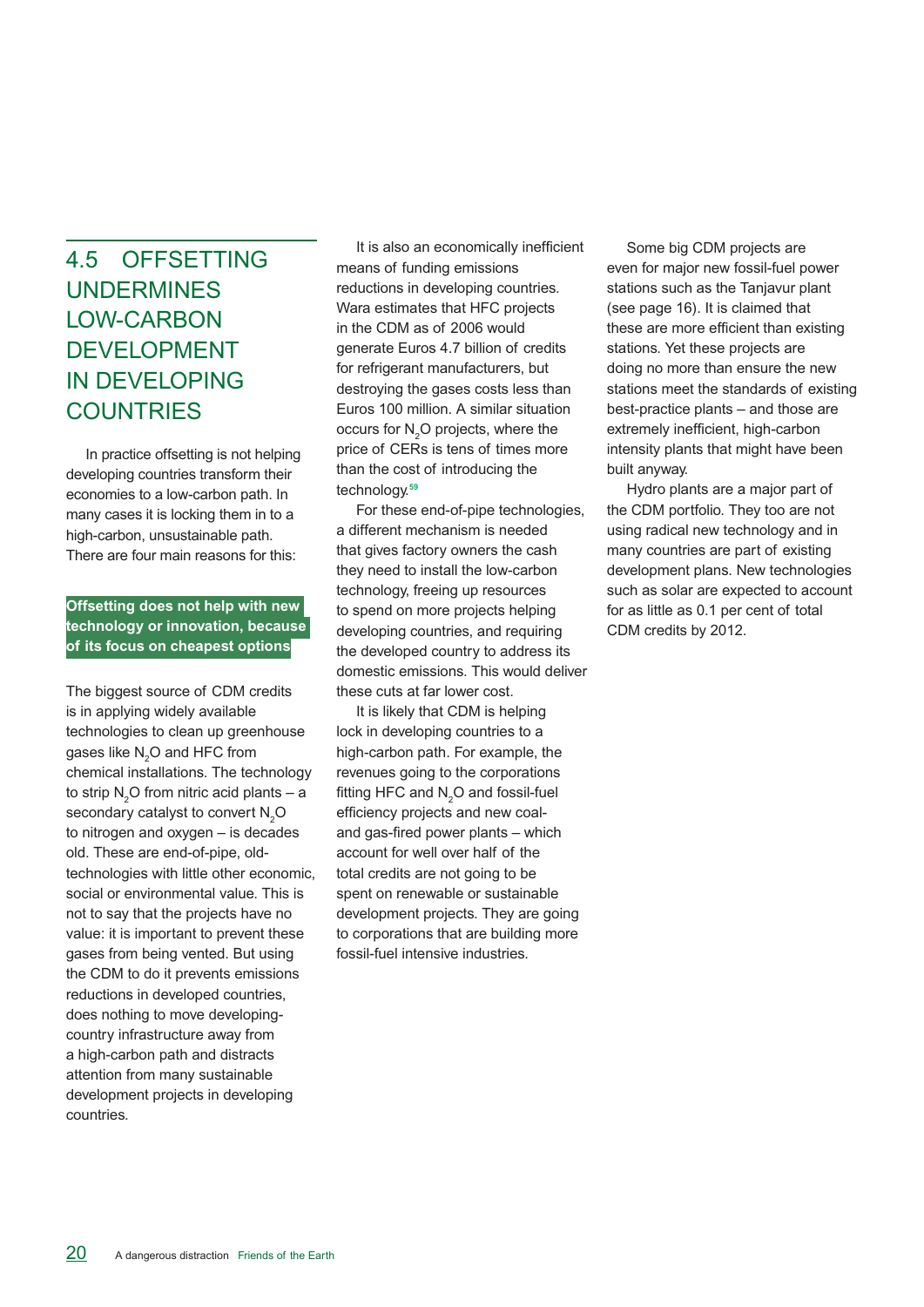#### **Offsetting can block new laws or practices**

CDM rules can lead to a regulatory chill, creating an incentive for developing countries not to implement laws to cut carbon emissions.

A project can claim to be additional only if it can show that there are no laws compelling the introduction of the new technology. Companies will lobby for developing countries not to implement such new laws, so that they can continue to claim credits. There are also incentives for the government itself not to implement such laws. For example, the Chinese Government gets tax revenue from the sale of CERs. CDM registration documents for  $\mathsf{N}_2\mathsf{O}$  destruction projects in China routinely states that "there is no regulation or incentive to eliminate  $N_{2}$ O emissions for nitric acid plants". Nor would there be if both developer and Government benefit financially from the current situation. CDM project documents expect the current status to continue, saying: "In fact, many other companies in the Host Country are currently planning or developing similar CDM project activities".**<sup>60</sup>**

**"the economic incentives offered by the CDM appear actually to be encouraging the building of refrigerant plants in the developing world, simply in order that the HFC by-products FROM THE PLANT CAN BE incinerated, and the credits generated from this sold at a large profit."** 

Offsetting could have a particularly undesirable impact for some types of project. For example a Joint Committee of the UK Parliament has said that:

"the economic incentives offered by the CDM appear actually to be encouraging the building of refrigerant plants in the developing world, simply in order that the HFC by-products from the plant can be incinerated, and the credits generated from this sold at a large profit."**<sup>61</sup>**

Proposals under discussion for a REDD mechanism based upon a baseline of deforestation also risk creating the perverse incentive for countries with low current levels of deforestation to increase their level of deforestation in order to subsequently be able to claim greater amounts of finance on the basis of reduced deforestation, thus increasing carbon emissions in the short term.

#### **Gas flaring in Nigeria**

The Kwale gas project in Nigeria intends to captures gas that is being illegally flared, and using it to generate electricity. The company applying to CDM has been flaring gas for years. The design document, in arguing that the project is additional because there are no laws to mandate companies not to flare gas, says: "Whilst the Nigerian High Court recently judged that gas flaring is illegal, it is difficult to envisage a situation where wholesale changes in practice in venting or flaring, or cessation of oil production in order to eliminate flaring will be forthcoming in the near term."**<sup>62</sup>** In other words, there is a law, but the company apparently does not feel it should comply and will only comply if paid to do so. Companies are even less likely to comply with this law if they feel that by disobeying it the industry will be able to obtain CDM credits.

 The United States Government Accounting Office concludes:

"The CDM does not credit emission reductions that result from newly imposed policies or standards, in part because it would be difficult to demonstrate that emission reductions were a direct result of the law. This may pose a dilemma for host countries that want to implement low-carbon policies but also want to attract investment through the CDM."**63**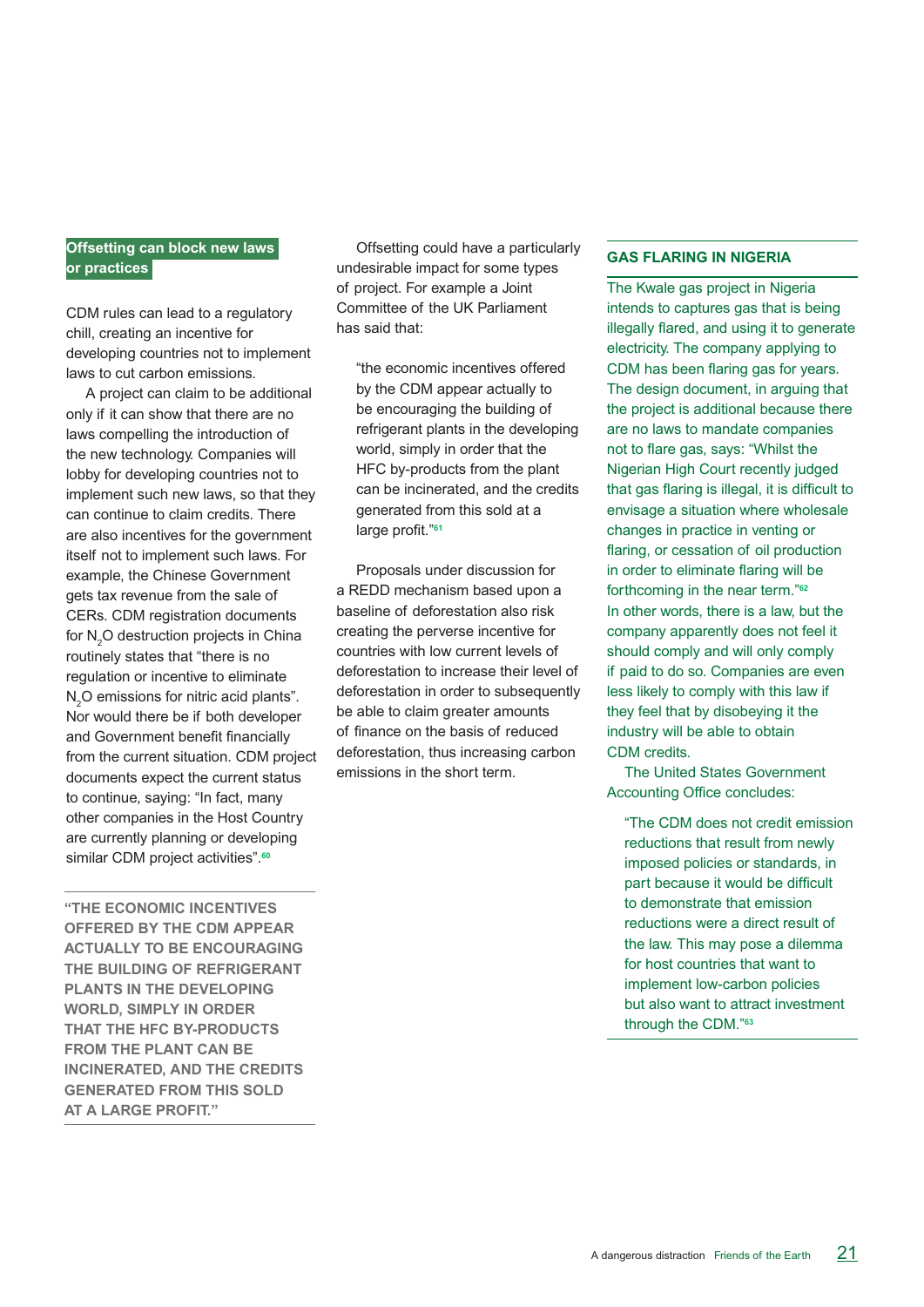#### **Offsetting doesn't deliver sustainable development**

Many CDM projects have major negative environmental and social impacts, as documented by organisations such as International Rivers and Cornerhouse.**<sup>64</sup>** This is not to say that CDM is causing these problems: as argued earlier many projects would have happened anyway. But CDM is not only meant to help mitigate climate change but deliver sustainable development benefits. These benefits have not materialised.

An analysis in 2007 of a sample of CDM projects found that a mere 1.6 per cent of CERs were issued to projects with sustainable development benefits.**<sup>65</sup>**

Michaelowa and Michaelowa report that

> "projects addressing the poor directly are very rare and […] even small renewable energy projects in rural areas tend to benefit richer farmers and the urban population".**<sup>66</sup>**

Some CDM projects will actually harm existing projects with strong sustainable development benefits, as well as failing to deliver carbon benefits themselves.

The average cost of the CDM approval and monitoring process is an initial US\$ 100,000-265,000, plus annual costs of US\$ 15,000-25,000 in subsequent years.**<sup>67</sup>** This creates a bias towards large-scale projects, and against smaller ones that tend to work with local communities to deliver sustainable development.

The US GAO reports that

"it may be possible to achieve the CDM's sustainable development goals and emissions cuts in developing countries more directly and cost-effectively through a means other than the existing mechanism".**68**

#### **Energy from waste in Bali**

In Bali, Indonesia a new CDMcompliant waste-to-energy incinerator claims to avoid the release of methane from the breakdown of organic waste in landfills. Yet "most organic waste is fed to pigs; the project would take that waste from farmers to throw into landfill in order to purposefully increase methane generation. Some portion of these emissions would then be captured and burned in order to claim carbon credits."

 The project is threatening the existence of an award-winning sustainable development recycling project employing 40 local residents.**<sup>69</sup>** The coordinator of the recycling project says "the local environment agency has told me that we need to shut down our recycling operation in order to send more waste to the landfill to generate CDM credits".**<sup>70</sup>**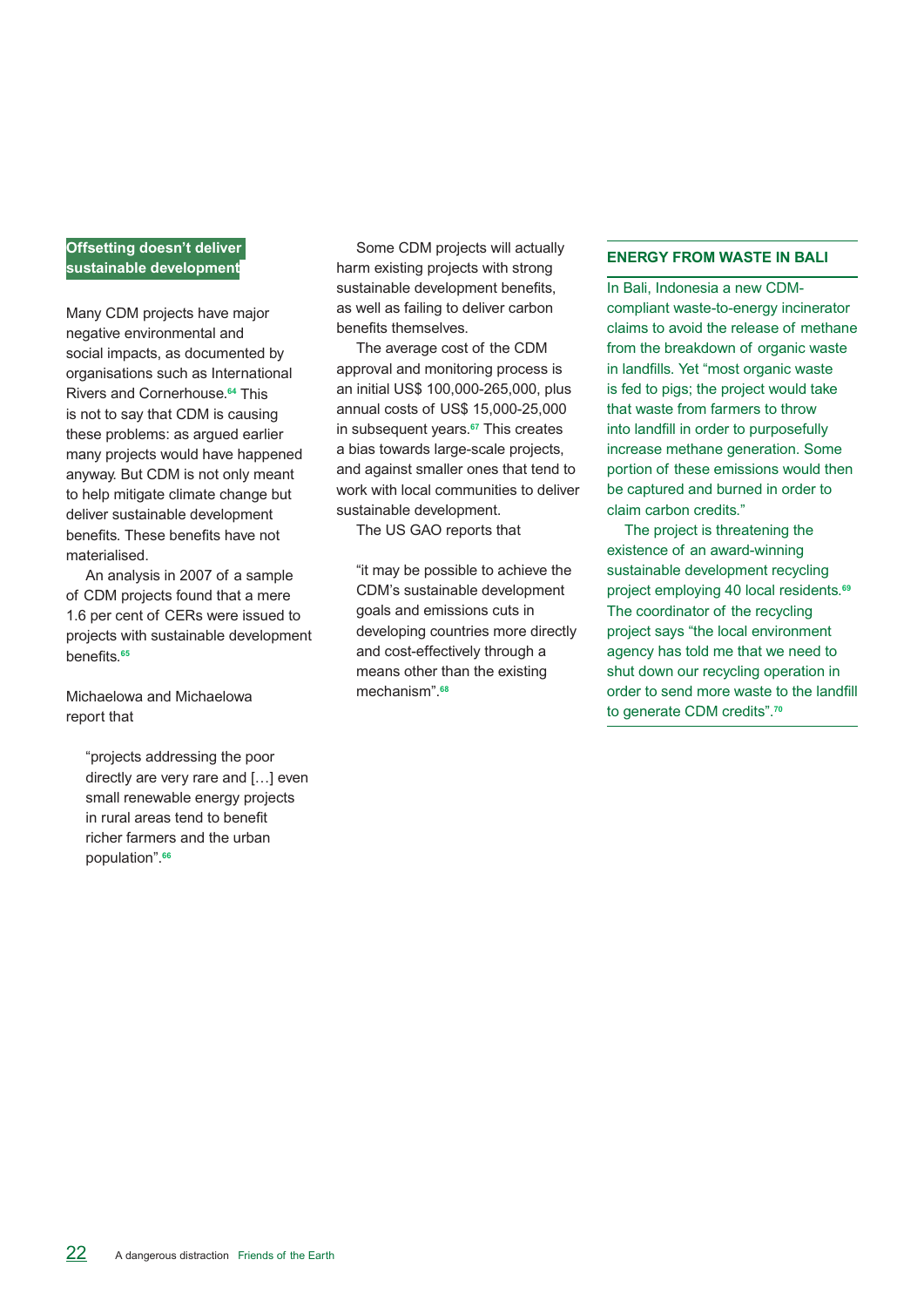#### **Hydro plant, India**

A large hydro plant on the Bhilangana river, India, is threatening to destroy an "ingenious, extremely low carbon system of agriculture" where local farmers run a finely-tuned terraced irrigation system to produce rice, wheat, mustard, fruit and vegetables – a "uniquely sustainable modern technology".\***<sup>71</sup>**

\* Further case studies at http://www.internationalrivers.org/ cdm\_comments/date

#### **Risks from REDD**

Proposals for a market REDD mechanism pose significant risks to sustainable development. The definition of a forest under the Kyoto Protocol allows for the replacement of natural forest with plantations. If this definition were to be carried over into a REDD mechanism then REDD finance could well be used to fund conversion to plantation forestry which stores as little as 20 per cent of the carbon that intact natural forest does.

Proposals for a market REDD mechanism are likely to drive up the value of forest lands, which risks increasing the likelihood that forest lands will be wrested away from forestdependent communities, who are likely to be marginalised already within their countries. The commodification of forest carbon is likely to be inherently inequitable as it discriminates against women and other marginalised groups who rely on free access to forest resources.

Denying local and indigenous communities access to forest resources could have severe impacts on poverty alleviation and the achievement of the Millennium Development Goals.

#### **Cash flows from offsetting are not effective**

Offsetting creates the idea in developed countries that such investment is a prime way to help developing countries move down a low-carbon path, and of discharging developed countries' responsibilities set out under the UNFCCC. But even if the many problems with offsetting could be ironed out, it is not an appropriate mechanism to achieve adequate and effective financial flows.

CDM revenues to developing countries from the EU are likely to be less than US\$ 5 billion a year to 2020.**<sup>72</sup>** This is around a tenth of a fair EU contribution toward the global mitigation costs estimated by the UN. **73**

Proponents of offsetting argue that the CDM and other offsetting mechanisms need to expand massively to achieve larger financial transfers. But the root problems with swaps – proving additionality and proving carbon reductions – are not capable of reform. Expansion would worsen the impact of offsetting on climate change. Mechanisms of a completely different scale and nature are needed to support developing countries to pursue a low-carbon path. These mechanisms must not delay developed countries sprinting down their own low-carbon path.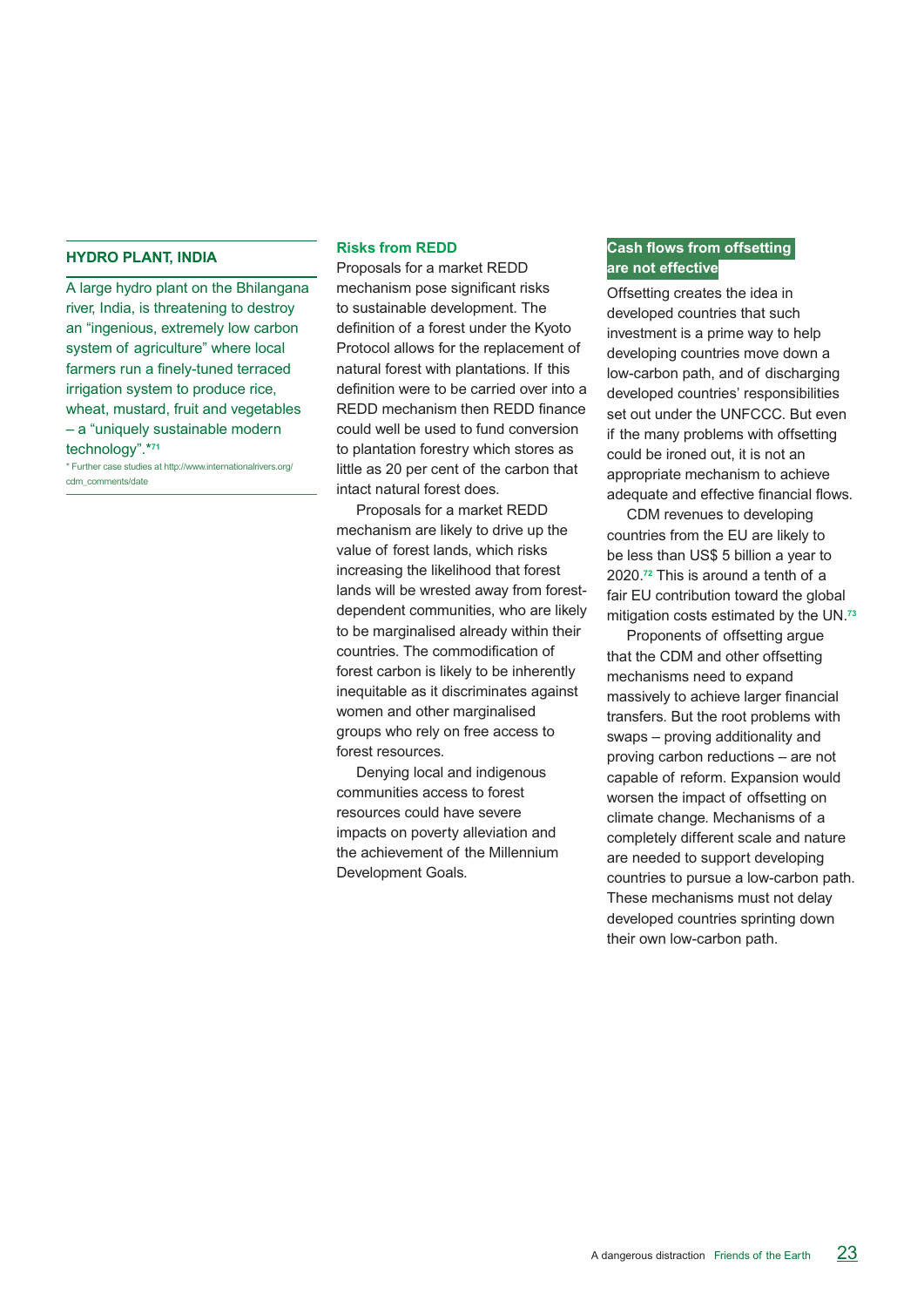## 5 offsetting and INjustice

Any defined emissions cuts by developed countries as a whole have major implications for development and equity for developing countries, as analysis by the Third World Network (TWN) has highlighted.**<sup>74</sup>**

In particular, developing countries could be indirectly committing themselves to inequitable cuts if industrialised countries follow current ambition levels and seek offsetting supply credits.

Table 5 below is an indication of what per capita emissions scenarios might look like in 2050, based on publically declared emissions targets, current rates of offsetting, and UN projections of population growth to 2050. The table demonstrates the implications for developing countries' per capita emissions, with and without offsetting, if developed countries agree an 80 per cent reduction by 2050 under an overall global goal of 50 per cent by 2050.

Even under the scenario without any offsetting, 80 per cent emissions reductions in developed countries are not sufficient to ensure a levelling of per capita emissions in 2050.

Inadequate ambition from developed countries, combined with offsetting, equates to a steep relative worsening in inequality for developing countries. Whereas the current per capita carbon consumption in developed countries is at least three times that of developing-country per capita emissions, the offsetting scenario presented here would increase this inequality to a factor of more than eight. Such scenarios are morally unjustifiable, conflict with agreements under the UNFCCC, and would probably undermine other international treaties including the UN Declaration on the Right to Development.

The scenarios in this section have been concerned with equity issues of current and projected per capita emissions only. However, data on cumulative emissions from 1850 show that developed countries bear an even greater responsibility. Some 76 per cent of emissions from 1850 to 2002 came from developed countries; in 2002 developed countries had less than 20 per cent of the global population.**<sup>75</sup>**

This analysis is not intended to paint an impossibly bleak picture or to blame everything on developed countries. It is intended to demonstrate that the current negotiating positions of developed countries are inadequate and unfair, and need to change urgently. Even an 80 per cent 2050 target for developed countries as part of a 50 per cent global cut is not a fair distribution for developing countries, given historic contributions. Offsetting would deepen the injustice, as it is fundamentally a financial instrument to transfer the responsibilty to reduce emissions to developing countries.

| <b>Scenario</b>                                                                                         | <b>Total</b><br>greenhouse<br>gas emissions<br>(billion tonnes) | <b>Developed</b><br>countries'<br>emissions<br>(billion tonnes) | <b>Developing</b><br>countries'<br>emissions<br>(billion tonnes) | <b>Developed</b><br>countries'<br>per capita<br>emissions<br>(tonnes) | <b>Developing</b><br>countries'<br>per capita<br>emissions<br>(tonnes) |
|---------------------------------------------------------------------------------------------------------|-----------------------------------------------------------------|-----------------------------------------------------------------|------------------------------------------------------------------|-----------------------------------------------------------------------|------------------------------------------------------------------------|
| 1990 reference base<br>year                                                                             | 38.6                                                            | 18.2                                                            | 20.4                                                             | 15.3                                                                  | 5.0                                                                    |
| $2050 - Development$<br>meeting 80 per cent<br>target, no offsetting                                    | 19.3                                                            | 3.6                                                             | 15.7                                                             | 3.0                                                                   | 2.0                                                                    |
| 2050 - Developed<br>meeting 80 per cent<br>target, using offsets<br>for half of this total<br>reduction | 19.3                                                            | 10.9                                                            | 8.4                                                              | 9.2                                                                   | 1.1                                                                    |

#### **Table 5: Total and per capita emissions implications under a global 50 per cent 2050 target.**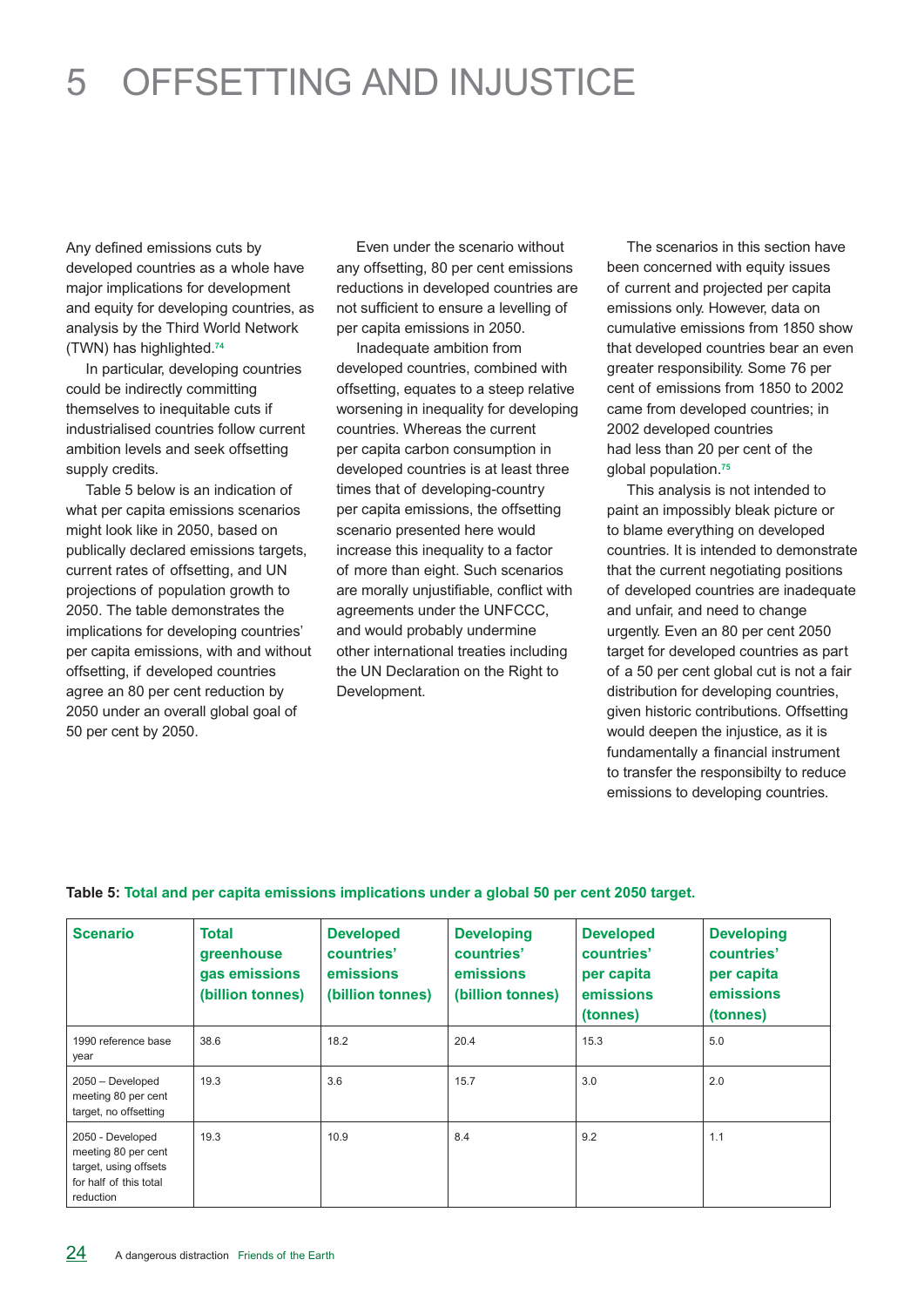Inequitable and unjust outcomes can be avoided only if developed countries take on much greater cuts than currently agreed, and ensure these are achieved entirely domestically without any recourse to offsetting.

Just as crucially, developed countries must commit to additional finance and technology to enable energy efficiency and appropriate renewable technologies for clean sustainable development in developing countries.

Finally, the climate impacts on developing countries must be fully compensated by developed countries through adequate adaptation funding.

A fair global transition to a lowcarbon future must be achieved through cooperation between developed and developing countries acting in good faith. The relentless finger-pointing by developed countries at total emissions from populous developing countries cannot mask the injustice of the developed countries' positions and the implied developing country emissions pathways in per capita terms.

Without assurance from developed countries that they will substantially raise their emissions reductions commitments, do so domestically, and ensure a radical shift in global financing toward the global good, it is highly unlikely effective collective action will be achieved.

#### **Implications of developed-country offsetting**

#### Developed countries



#### Developing countries





**Inequitable impact of offsetting on developing country per capita emissions**

Developed countries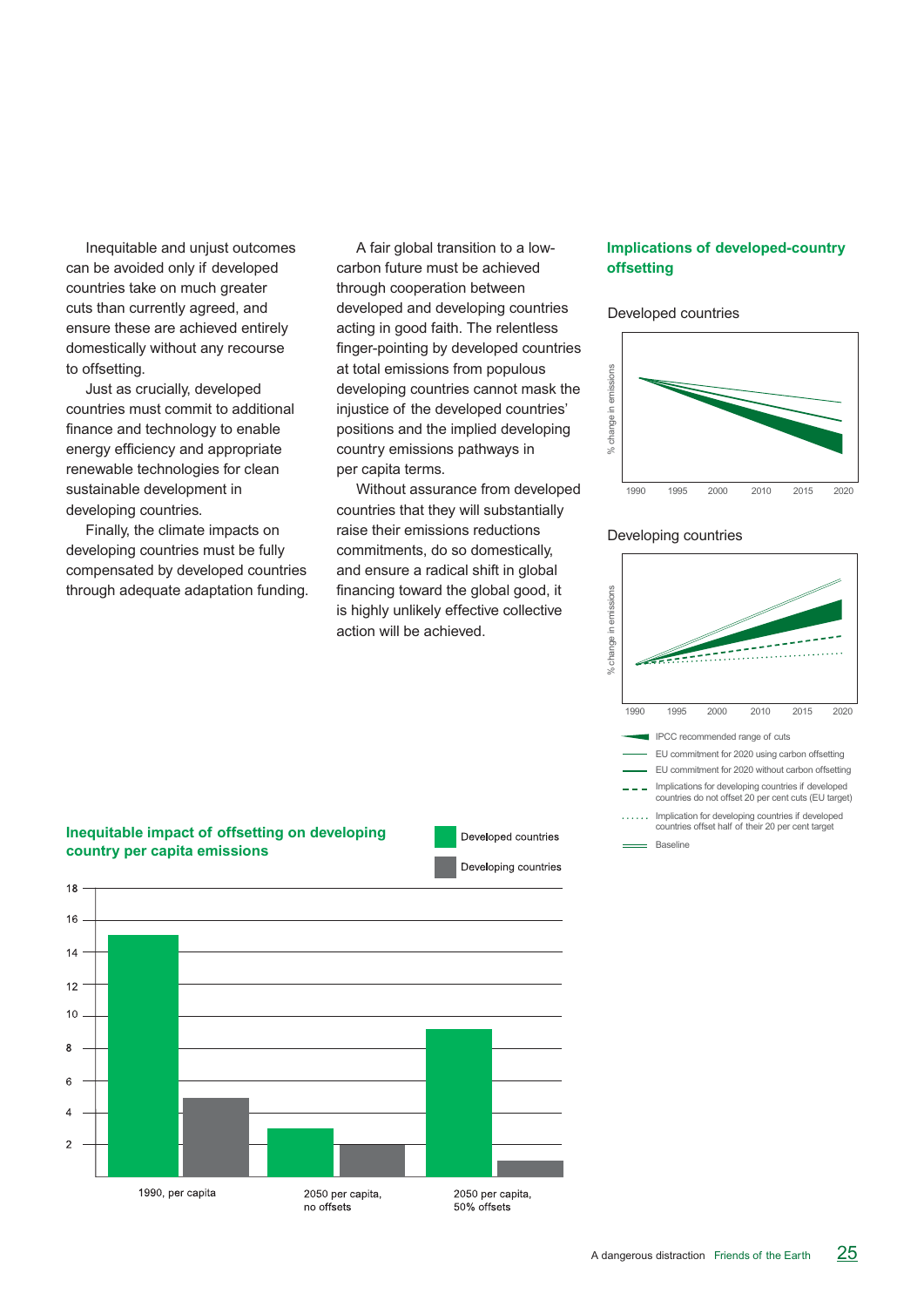### 6 WHY OFFSETTING CANNOT BE REFORMED, WHY IT SHOULD NOT BE EXPANDED, WHY IT SHOULD BE SCRAPPED

Summarising sections 4 and 5, offsetting suffers from the following problems:

**• It merely swaps action in developed countries for action in developing countries, when both are needed.**

As action is needed in both developed and developing countries, CDM – based on swaps – is at heart preventing this from happening. CDM means delays in developed countries. Reform cannot stop this.

The developing-country projects don't guarantee the same level of carbon savings as could have been made in the developed country:

- • Usually it is impossible to say whether a project is additional – that it would not have happened without CDM support.
- In the absence of targets, there is no way of calculating accurately how much carbon equivalent is being saved – there are no guaranteed carbon reductions.

The swaps are not equivalent to cuts in a developed country and are therefore less beneficial for the climate.

These failings are routinely dismissed by advocates of a global cap and trade, who argue such problems would be overcome if developing countries also operated under a legally-binding cap. It is, however implausible that such a scheme could be established within the timeframes necessary to avoid dangerous climate change, even if it could be politically agreed or made operationally effective. The EU's Emissions Trading Scheme demonstrates the operational failings of over-allocation of allowances and corporate influence in achieving specific sector exemptions. Further, even an ideal cap and trade would in any case produce significantly worse equity outcomes in per capita emissions consumption as outlined in section 5 above. The most effective and fair alternative is to ensure developed countries agree on, and begin delivering, significantly deeper reductions at home, and provide the substantial financial and technology flows necessary to begin emissions deviation in developing countries.

Some people argue for reform of CDM to ensure that it does deliver guaranteed and additional cuts. As this report has illustrated, however, proving additionality is virtually impossible, and proving guaranteed cuts is impossible in the absence of agreed targets. On the grounds of swap, additionality and guaranteed emissions, CDM is not capable of reform.

In practice, creating a carbon offset market through CDM is not leading to more and more ingenious ways to cut carbon; it is creating more and more ingenious ways to count things as carbon credits (ie creating loopholes). Examples of the creation of loopholes would include attempts now to broaden CDM and offsetting to forest sinks and so-called sectoral offset approaches. This is all a huge distraction from getting massive investment into new low-carbon technologies in developed countries.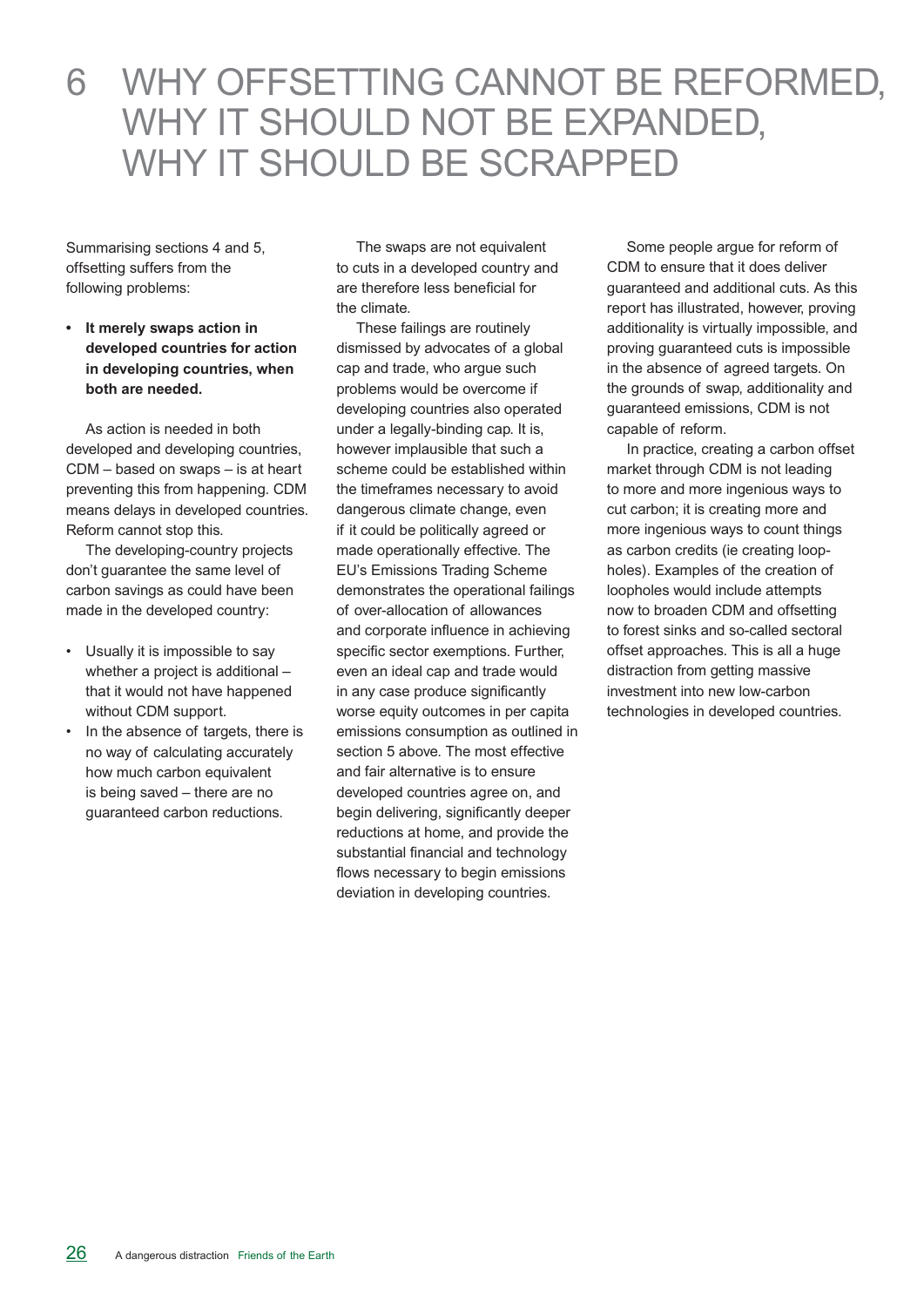On top of this, the extra benefits claimed for CDM are not being realised:

#### **Sustainable development benefits are very low.**

Sustainable development benefits could potentially be improved by reforms such as better participation in decisions, or bans on certain types of project. However, these approaches would make the validation stage of the CDM process even slower than it is already. At present there is such high pressure to increase the flow of credits that it is likely that any such reforms would simply drive the expansion of offsetting into other arenas (such as forests). The problems of additionality, guaranteed reduction and failure to ensure sustainable development benefits that bedevil current offsetting schemes would apply to new offsetting mechanisms also.

**• Financial transfers are small, they are going to the wrong sectors, and they are not helping low-carbon development.**

The majority of financial transfers**<sup>76</sup>** are currently not going to activities that help developing countries move along a low-carbon path.

Even if CDM were reformed so that a higher proportion of funds went to low-carbon projects, the scale of CDM is such that it cannot be a main tool for getting the needed funds to developing countries.

Mechanisms are needed to help developing countries constrain their emissions growth, without leading to reduced effort from developed countries.

Finally, in practice CDM can hinder the development of laws and policies to deliver a low carbon path in developing countries, through "regulatory chill".

CDM should be scrapped, not reformed, and developed countries should honour their targets by making carbon cuts at home.

A new set of mechanisms is needed to deliver financial transfers and to aid sustainable development in developing countries.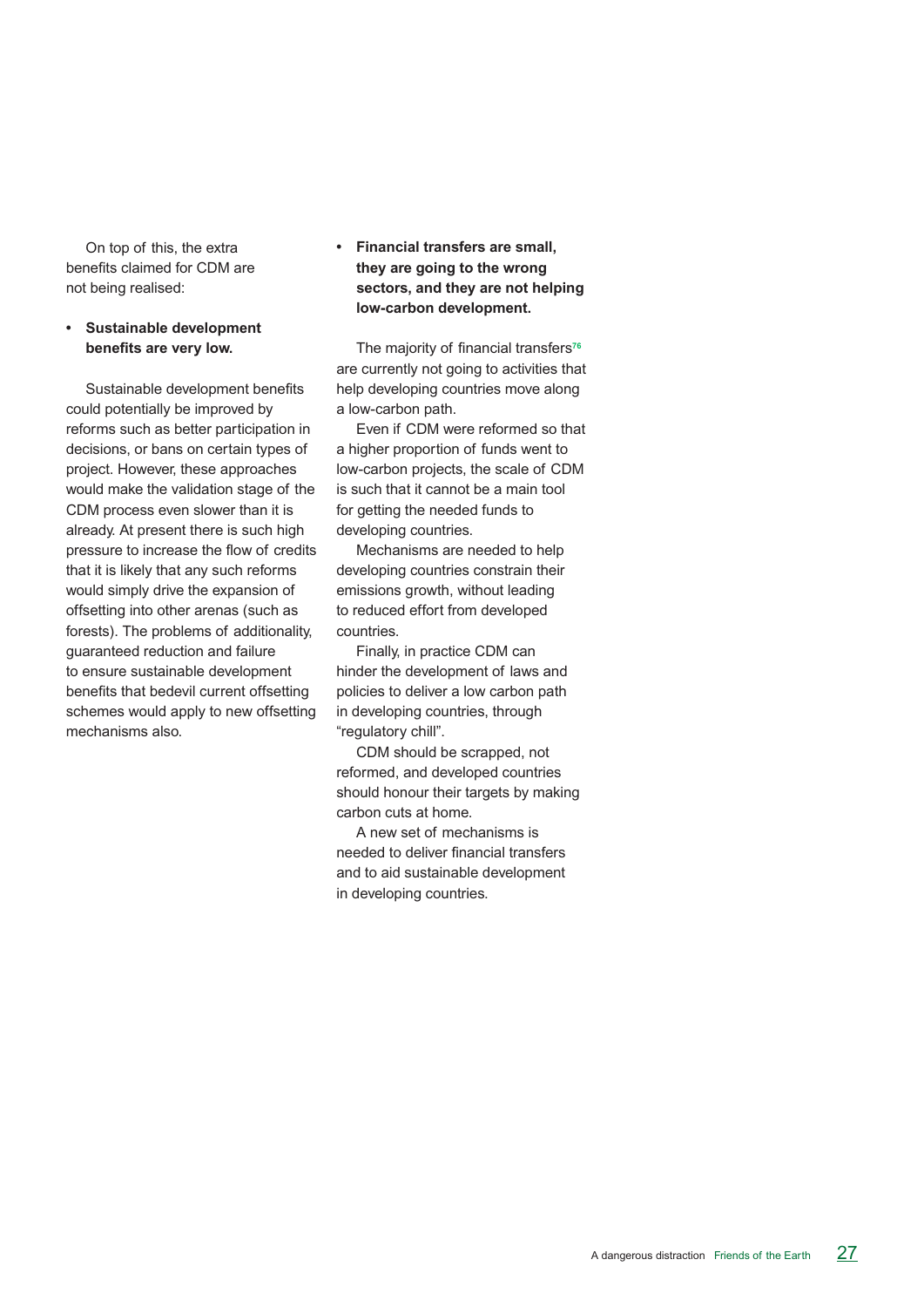## 7 recommendations

#### **Governments should:**

- 1. Agree that developed countries must reduce their own emissions by at least 40 per cent by 2020, excluding offsetting.
- 2. Reject all forms of offsetting: proposals for new and expanded offsetting schemes must be dropped, and existing offsetting mechanisms need to be scrapped.
- 3. Reject plans to introduce REDD offsets, and instead negotiate effective and fair mechanisms to protect the Earth's forests that do not involve offsetting.
- 4. Negotiate a new financial mechanism under the authority of the UN Framework Convention on Climate Change (UNFCCC) to ensure adequate financial flows to developing countries to support their transition to a lowcarbon future.

The scrapping of CDM and nonexpansion of offsetting into other areas are clear policy demands.

 How to protect forests in other ways is covered in other Friends of the Earth briefings\* (see also Forests and offset-based REDD mechanisms, right). For more detail on financial tranfers see section 7.1.

\* Friends of the Earth International, 2008. REDD Myths. http://www.foei.org/en/media/archive/2008/forest-carbon-tradingexposed

http://www.foei.org./en/publications/pdfs/04-foei-forest-climateenglish

#### **Reject plans to introduce redd offsets**

Forest offsetting suffers from all of the problems with CDM, but with some important additions:

- • Carbon reductions are even less guaranteed — forests could become a net source of carbon instead of a sink as the planet warms up.**<sup>77</sup>**
- Protecting forests is a complex socio-economic issue requiring policies that respect the land rights of indigenous peoples and forest communities.
- • The complex pressures on forests (demand for forest products, illegal logging, displacement of people from other lands) demand complex governance arrangements not suitable to forest carbon trading.

Any mechanism intended to stop deforestation must be designed to fully address these issues for it to be effective and just. Further reading is available at the Friends of the Earth International website.**<sup>78</sup>**

For these reasons, proposals to link REDD finance to the offset market should be rejected outright.

### 7.1 Financial transfers to **DEVELOPING COUNTRIES**

The Stern Review estimated that mitigation to stabilise at even 500 ppmv CO<sub>2</sub>e (itself an extremely dangerous level) would cost around 2 per cent of global GDP annually – more than US\$1 trillion; and that adaptation costs are likely to rise to hundreds of billions of dollars a year (depending on the scale of climate change).

The African Group of Nations in the UN climate negotiations argue that developing nations will need at least US\$ 200 billion a year for mitigation, and US\$ 67 billion a year for adaptation by 2020.**<sup>79</sup>** The size of revenues needed is very large.

Research undertaken by the UK's New Economics Foundation (NEF) [80] summarises the rationale and need for developed countries to fund the bulk of these costs:

"Unlike their developed country counterparts, who grew their economies generating energy at low cost and without particular environmental consideration, the responsible trajectory now asked of developing countries will require significantly greater investment. As with adaptation, there is therefore a degree of moral obligation for developed countries to finance this process. As well, there is practical necessity. Developing countries simply do not have the capacity to address poverty and human development while simultaneously adapting to and mitigating climate change."

and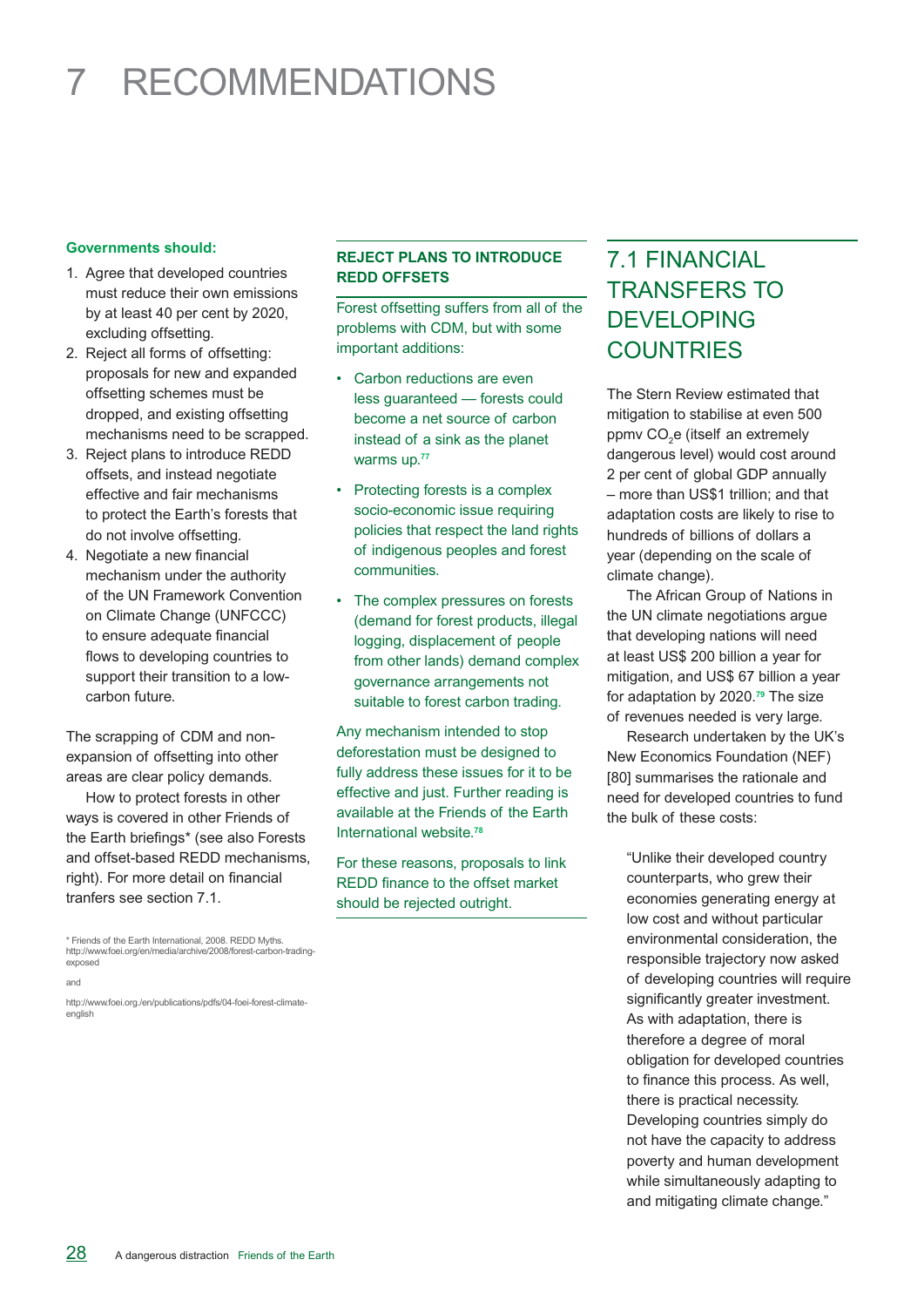Not only is this a matter of moral and practical necessity however, developed countries have unfulfilled binding commitments under the UNFCCC relating to financing and technology transfer.

Although significant differences remain between developed and developing countries on the form and scale such a financial mechanism should take, it is widely accepted that current international financial flows are simply not working (as stated by the Chair of the UNFCCC working group on finance in plenary, Poznan December 2008).

Private capital flows through offsetting mechanisms are not sufficient or appropriate to address the root causes and solutions to climate change, as demonstrated throughout this report; new mechanisms must be agreed. Friends of the Earth believes a significant increase in developed country public sector funding is necessary to achieve the shared goal of avoiding dangerous climate change.

Such a mechanism can only effectively operate under the governance of the UNFCCC. To most developing countries, it is simply not acceptable to distribute climate funds through existing channels such as the World Bank, which have been and continue to be dominated by western governments. Further, the well-documented negative social and environmental impacts of their policies have effectively discredited them from holding any competent governance or regulatory role in international climate finance.

There are various financial mechanism proposals currently under consideration in the UNFCCC. It is likely no one single proposal will be sufficient, but rather a package of sources required.

Exactly what mix of sources countries agree to, what governance arrangements are in place, and what types of activities will be funded, will be a matter for critical negotiations leading up to the Copenhagen UN climate talks.

 A new financial mechanism under the UNFCCC should have the following basic organising principles**81**:

- **Adequate levels and predictability of finance.** Finance must be obligatory and contributed on agreed responsibility indicators according to historical and current per capita emissions that meet the needs identified for mitigation and adaptation in developing countries.
- **Representative governance.** Developing countries should have strong, direct equitable representation in any fund's decision-making and technical bodies, with representation for civil society groups and indigenous people. The governance of any fund must be democratic, accountable and transparent.
- **Participatory planning and access for the most vulnerable.** People potentially affected by projects must be centrally involved in decisions around how and whether these projects are developed and implemented.

• **Capacity building and strengthening of rights.** People should be at the heart of financing proposals, with resources directed to building local capacity, and sharing of expertise. Key global agreements, such as the UN Universal Declaration of Human Rights and the UN Declaration on the Rights of Indigenous Peoples must be upheld, as well as the right to development, food and energy sovereignty, and gender justice.

Finally, in addition to new international climate finance, we propose major reforms to two existing financial flows which are currently major barriers to global clean sustainable development.

- • **Stop carbon-intensive financial flows.**There are major public and private investment flows channelled into high-carbon infrastructure via multilateral bodies such as the World Bank and the European Investment Bank. The World Bank alone financed 26 Gigatonnes of CO<sub>2</sub> emissions (45 times UK emissions) between 1997 and 2007, and increased lending for coal, gas and oil by 94 per cent in the past year.**<sup>82</sup>**
- **Cancel debt.** At least US\$ 400 billion of debt relief is immediately needed to enable developing countries to meet the United Nations Millennium Development Goals.**<sup>83</sup>** Developing countries pay more than US\$ 30 billion a year in debt-interest payments.**84**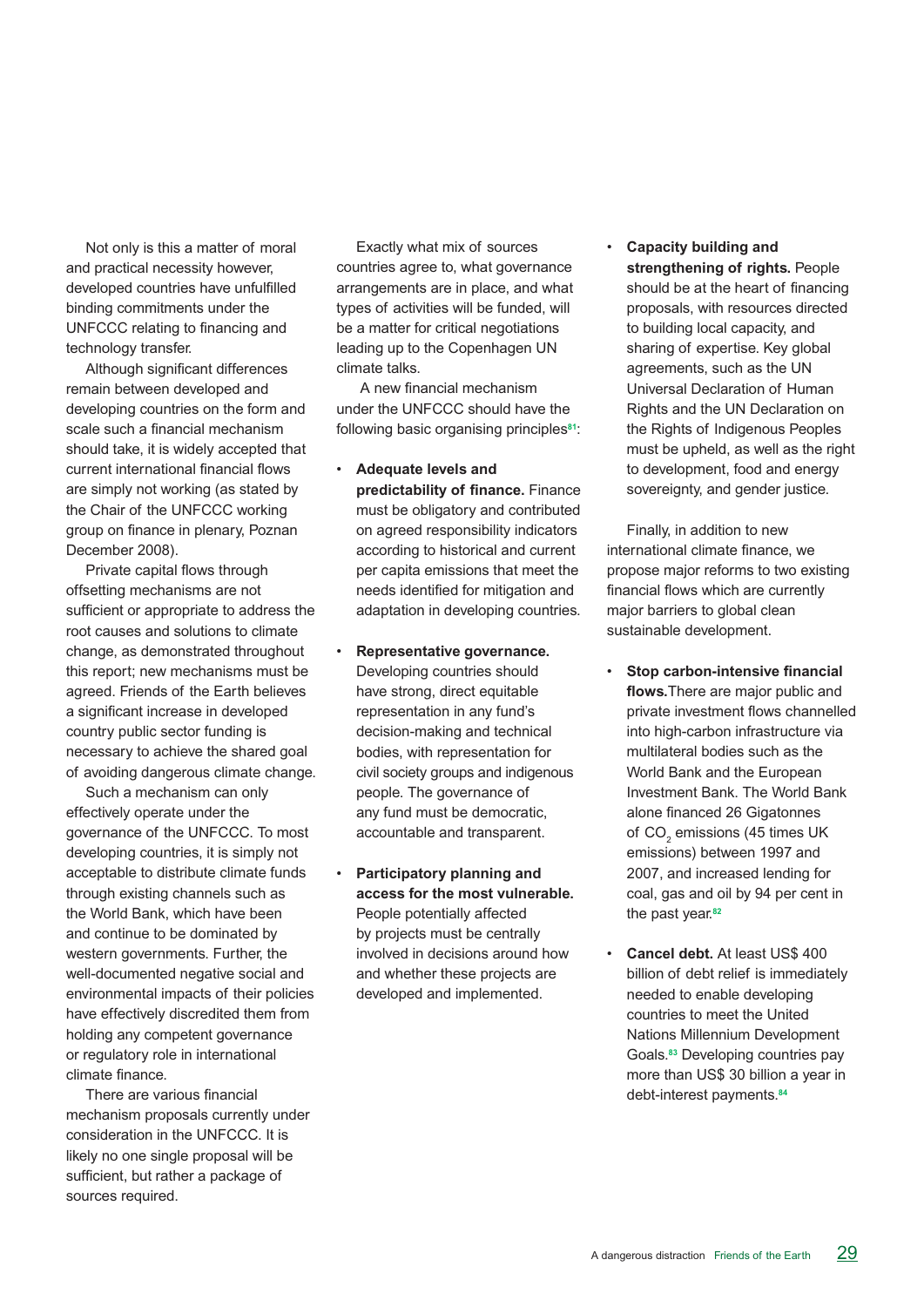## **REFERENCES**

- 01 See for example, International Rivers, 2008. Bad Deal for the Planet. http:// internationalrivers.org/en/node/2826 and United States Government Accountability Office, 2008. Lessons learned from the European Union's Emissions Trading Scheme and the Kyoto Protocol's Clean Development Mechanism.
- 02 Anderson, K. and A. Bows, 2008. Reframing the climate change challenge in light of post-2000 emission trends. http://www.tyndall.ac.uk/publications/ journal\_papers/fulltext.pdf
- 03 http://interactive.cabinetoffice.gov.uk/ documents/security/national\_security\_ strategy.pdf
- 04 Lentol, T et al, 2008. Tipping elements in the Earth's climate systems. PNAS, vol 105, no. 6, p1786-1793. http://www.pnas. org/content/105/6/1786.full.pdf
- 05 http://unfccc.int/files/kyoto\_protocol/ application/pdf/emission\_reductions\_for\_ stabilizing.pdf
- 06 Philippines on behalf of the G77 and China, "Submission of the G-77 and China, Contact Group on Mitigation and Means of Implementation" in FCCC/ AWGLCA/ 2008/MISC.5/Add.2 (part II) at page 48
- 07 Statement Delivered by the Maldives, Chair of the LDC Group at the Opening **Session of Ad-Hoc Working Group** on Long-term Cooperative Action, at the Climate Poznan Conference , 1st December 2008, Poznan, Poland
- 08 AOSIS Submission on Shared Vision to the Chair's Assembly Document, in FCCC/AWGLCA/2008/Misc.5/Add.2 (Part I) at page 47
- 09 European Union Proposals from April 2009. http://unfccc.int/files/kyoto\_ protocol/application/pdf/czechec280409. pdf
- 10 http://news.bbc.co.uk/1/hi/sci/ tech/7444881.stm
- 11 http://unfccc.int/files/kyoto\_protocol/ application/pdf/czechec280409.pdf
- 12 http://unfccc.int/files/kyoto\_protocol/ application/pdf/czechec280409.pdf
- 13 There are a variety of greenhouse gases, with differing impacts on global warming. tCO2e expresses the impact of each of these gases using a common unit.
- 14 SBI, 2008. Carbon Emissions Trading Worldwide. Cited in http:// www.carbonpositive.net/viewarticle. aspx?articleID=1500
- 15 Ecosystem Marketplace and New Carbon Finance, 2008. State of the Voluntary Carbon Markets, 2008. http://www.carbonpositive.net/viewFile. aspx?FileID=147
- 16 Other major offset mechanisms, such as "REDD" (Reducing Emissions through Deforestation and Degradation), and sectoral offsets, are still at the proposal stage
- 17 http://www.cdmpipeline.org/cdm-projectstype.htm, as of April 2009.
- 18 http://www.cdmpipeline.org/cdm-projectsregion.htm#1, as of April 2009.
- 19 http://www.cdmpipeline.org/cers.htm#4, as of, as of May 2009.
- 20 http://www.cdmpipeline.org/overview. htm#2, as of 1 March 2009
- 21 This is because individuals buy offsets, eg against flights, rather than change their behaviour, creating demand for new runways, which get built, which keep prices low, which increases demand and so on.
- 22 IPCC 2007. Chapter 13. Policies, instruments and co-operative arrangements. p775. "emissions from developing countries need to deviate – as soon as possible – from what we believe today would be their baseline emissions, even if developed countries make substantial reductions". http://www. ipcc.ch/pdf/assessment-report/ar4/wg3/ ar4-wg3-chapter13.pdf
- 23 Anderson and Bows, 2008. Op cit.
- 24 US GOA, 2008. Op cit. p55 and p8.
- 25 http://internationalrivers.org/node/1892
- Schneider reports that for HFC and N20 projects, the Government "taxes 65% of these project types. The taxation of CERs is expected to generate 1.5 billion EUR for the Chinese Government by 2012". Schneider, 2007. Is the CDM fulfilling its environmental and sustainable development objectives?Öko-Institut, p11.
- 27 http://cdm.unfccc.int/UserManagement/Fi leStorage/HLRTSYOKU3N1CQFK66UIL VAQ355QK6
- 28 "Given the scale of the sugar enterprises in India, the industry should come up in a big way to encash the potential of Certified Emission Reductions (CERs) trading." Indo Asian News Service, 29 April 2009. http://in.news.yahoo. com/43/20090429/836/tbs-sugarindustry-should-focus-on-carbo.html
- 29 http://internationalrivers.org/node/1892 Wara and Victor. A realistic policy on international carbon offsets. http://iis-db. stanford.edu/pubs/22157/WP74\_final\_ final.pdf
- 31 International Rivers, 2008. Op cit. page 9. 32. http://cdm.unfccc.int/Projects/DB/
- RWTUV1173779090.0/view 33. http://cdm.unfccc.int/Projects/DB/
- BVQI1146639607.87/view
- 34 Load factor is the ratio of average output to maximum output

| 35              | International Rivers, 2008. Op. cit. pp8-9. |
|-----------------|---------------------------------------------|
| 36              | http://internationalrivers.org/files/       |
|                 | FOE%20IR%20CDM%20fact%20                    |
|                 | sheet%20FINAL3,%2010-08.pdf                 |
| $\overline{37}$ | Schneider, 2007. Op cit.                    |
| 38              | http://www.adb.org/Documents/               |
|                 |                                             |
|                 | Speeches/2008/ms2008014.asp                 |
| $\overline{39}$ | US GAO, 2008. Op. Cit. p41.                 |
| 40              | Pressures on DOEs are set out               |
|                 | in Schneider, 2007. Op cit, p20.            |
|                 | International Rivers, 2008. Op cit. also    |
|                 | covers these issues in depth.               |
| 41              | Wara and Victor, 2008. Op. Cit.p14.         |
| 42              | US GAO, 2008. Op. Cit. p8.                  |
| 43              | http://cdm.unfccc.int/Projects/DB/          |
|                 | RWTUV1173779090.0/view                      |
| 44              | http://www.ifc.org/ifcext/spiwebsite1.nsf/1 |
|                 | ca07340e47a35cd85256efb00700cee/15          |
|                 |                                             |
|                 | 84EA74DA3979AB852573A0006847BB              |
| 45              | http://carma.org/blog/carma-watch-red-      |
|                 | light-for-the-world-bank-group-on-coal-     |
|                 | fired-power/                                |
| 46              | By comparison, demand for electricity       |
|                 | in the UK is growing slowly and UK          |
|                 | power plants are coming to the end of       |
|                 | their lives and need replacing. They        |
|                 | should be replaced with much cleaner        |
|                 | technologies. So in the UK new stations     |
|                 | are more likely to be replacements; in      |
|                 |                                             |
|                 | India they are extra capacity.              |
| 47              | White Paper, China's policies and           |
|                 | actions to tackle climate change.           |
|                 | http://www.gov.cn/english/2008-10/29/       |
|                 | content_1134544_6.htm                       |
| $\overline{48}$ | International Rivers, 2008. Op. Cit. p7.    |
| 49              | Welch, D, 2007. A Buyer's Guide to          |
|                 | Offsets. Ethical Consumer 106, May/         |
|                 | June. Cited in International Rivers, 2008.  |
|                 | Op Cit.                                     |
| 50              | United States Government Accountability     |
|                 | Office, 2008. Op. Cit. p41.                 |
| 51              | Committee on Climate Change, 2008.          |
|                 | Op Cit. p160. http://www.theccc.org.uk/     |
|                 |                                             |
|                 | pdf/TSO-ClimateChange.pdf                   |
| 52              | Ibid.                                       |
| 53              | Ibid.                                       |
| 54              | The EU package of December 2008             |
|                 | allows a total of 1,600 million tonnes      |
|                 | of offset credits in Phase 2 and 3; this    |
|                 | amounts to 55 per cent of the total         |
|                 | reduction effort in 2008-2020. There is     |
|                 | a provision in the legislation however to   |
|                 | limit offsets to 50 per cent.               |
| 55              | CDM use can be 782 MtCO2e, total            |
|                 | reduction needed is 1,073 MtCO2e.           |
| 56              | http://www.publications.parliament.uk/      |
|                 |                                             |
|                 | pa/cm200708/cmhansrd/cm081111/              |
|                 | debtext/81111-0007.htm, column 655          |
| 57              | ENDS 2373, 15 August 2007, "Leaked          |
|                 | note reveals UK's renewables angst."        |
| 58              | HM-Treasury, 2009. http://www.              |
|                 | hm-treasury.gov.uk/d/Budget2009/            |
|                 | bud09_carbon_budgets_736.pdf and            |
|                 | Committee on Climate Change, 2008.          |

Op Cit.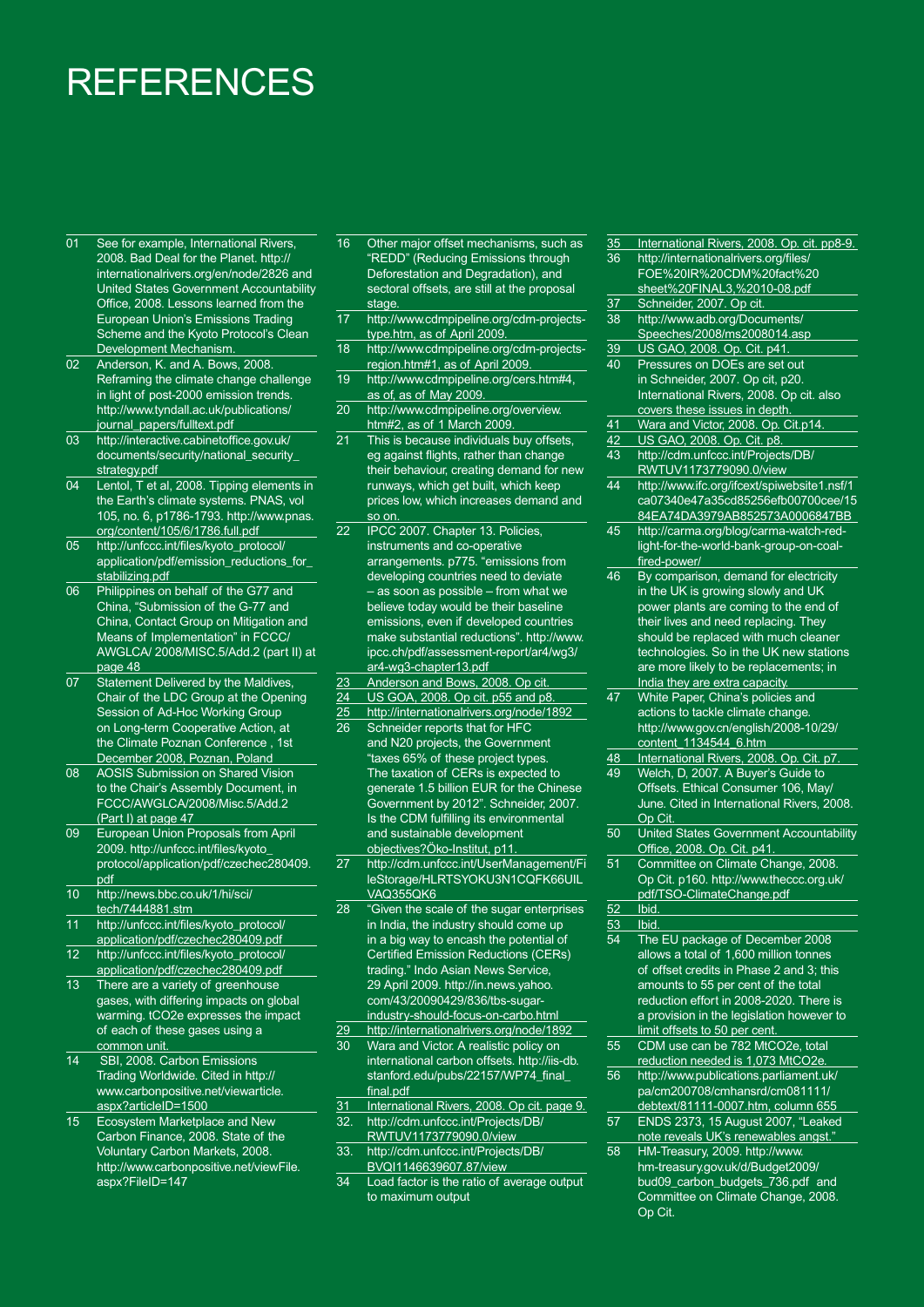- 59 Lohmann, 2008. Op. Cit. reports that "Rhodia, a French chemical firm, makes adipic acid at a factory in South Korea. By investing \$15 million in equipment that destroys nitrous oxide – an unwanted byproduct – the company is set to produce \$1 billion in UN-approved carbon credits". Analysis by Ben Newsome for Friends of the Earth found that 24 Chinese Nitric Acid plants will obtain between them US\$ 200 million a year in credits for projects costing less than US\$16 million a year. See also Wara and Victor, 2008. Op Cit.
- 60 http://cdm.unfccc.int/UserManagement/ FileStorage/BMGAGYFF4WO3QXF8XH Q3OKI9WYJRN0
- 61 Joint Committee of Parliament on the draft climate change bill. (2007). Final report: Volume I. August 2007. http://www.parliament.the-stationeryoffice.com/pa/jt200607/jtselect/ jtclimate/170/17006.htm#n72
- 62 http://cdm.unfccc.int/UserManagement/ FileStorage/T2N9G73GCSUW91EJUE7 BJRW9NGIOLU
- 63 US GAO, 2008. Op. Cit. p38.
- 64 See www.internationalrivers.org and www.thecornerhouse.org.uk/subject/ climate/
- 65 Cited in http://unfccc.int/resource/ docs/2009/smsn/ngo/119.pdf, Sutter and Parreno 2007.
- 66 Michaelowa, A and Michaelowa, K, 2007. Climate or Development: is ODA diverted from its original purpose? Climatic Change, Vol 84, p5-21.
- 67 US GAO, 2008. Op. cit. p47.
- 68 US GAO, 2008. Op. Cit. p56.<br>69 See http://www.goldmanprize
- 69 See http://www.goldmanprize.org/2009/ islands and http://www.no-burn.org/ article.php?id=684
- 70 http://internationalrivers.org/en/ node/4244
- 71 Lohmann, 2008. Six Soundbites on Carbon Markets. http://www. thecornerhouse.org.uk/pdf/document/ Soundbites.pdf
- 72 Maximum use of CDM under EU rules is set at 2,400 MtC to 2020. Current price is US\$ 10 a tonne. The UKCCC estimates a central price at 2020 of 16 Euros (Op Cit, p162). Assuming U\$ 20 a tonne over the period, this is US\$ 4 billion a year for 12 years.
- 73 http://unfccc.int/files/cooperation\_and\_ support/financial\_mechanism/application/ pdf/background\_paper.pdf
- 74 http://www.twnside.org.sg/title2/climate/ pdf/TWN%20submission\_global%20 goal.pdf
- 75 WRI, 2005. Navigating the numbers. http://pdf.wri.org/navigating\_numbers.pdf
- 76 http://www.cdmpipeline.org/cdm-projectstype.htm shows that 25 per cent of credits go to HFC and N2O projects, using old technology and funding fossilfuel-intensive industries, a further 17 per cent are going to hydro projects which are not using new technology and which were going to be developed anyway and at least a further 10 per cent are going to fossil-fuelled power sector.
- 77 http://www.guardian.co.uk/ environment/2009/mar/11/amazonglobal-warming-trees
- 78 http://www.foei.org/en/publications/pdfs/ redd-myths
- 79 Reuters, 20 April 2009. Africa says poor need billions to fight climate fight. www. reuters.com
- 80 New Economics Foundation, 2009 (forthcoming). Assessing the Alternatives.
- 81 See also "Towards a Global Climate Fund" statement from the International Forum on Globalisation, 16-16 November 2008. http://www.ifg.org/pdf/Global%20 Climate%20Fund%20Statement%20 and%20Signatures,%20Dec08.pdf
- 82 From statement to the World Bank by Friends of the Earth International, Focus on the Global South and International Rivers http://www.internationalrivers.org/ en/node/3560
- 83 From New Economics Foundation, 2008. Debt as if people mattered. Net Present Value of public and publicly guaranteed debt US\$ 1,350 billion. Nef estimates that US\$ 423 billion would need to be written off, based on governments not spending more than 40 per cent of net feasible revenue for debt service, and not taxing people earning less than US\$ 3 a day.
- 84 World Bank figures for 2008, cited in Jubilee Debt Campaign, 2009. A new debt crisis? http://www. jubileedebtcampaign.org.uk/

### Further reading

- Cornerhouse briefings on offsetting, at http://www.thecornerhouse.org.uk/ subject/climate/ 2 Haya, 2007. Failed Mechanism. http:// internationalrivers.org/files/Failed\_ Mechanism\_3.pdf 3 International Rivers, 2008. Bad Deal for the Planet. http://internationalrivers.org/ en/node/2826 Wara and Victor, 2008. A Realistic Policy on International Carbon Offsets. http://iis-db.stanford.edu/pubs/22157/ WP74\_final\_final.pdf 5 Schneider, 2007. Is the CDM fulfilling its environmental and sustainable development objectives? Öko-Institut. 6 Sub-prime carbon report at http://www. foe.org/subprimecarbon 7 CDM case studies at http://www. internationalrivers.org/cdm\_comments/ date
- 8 CDM project data at: http://cdm.unfccc. int/Projects/index.html
- 9 CDM general data at http://www. cdmpipeline.org/
- 10 http://www.carbon-financeonline.com/, news on carbon trading.